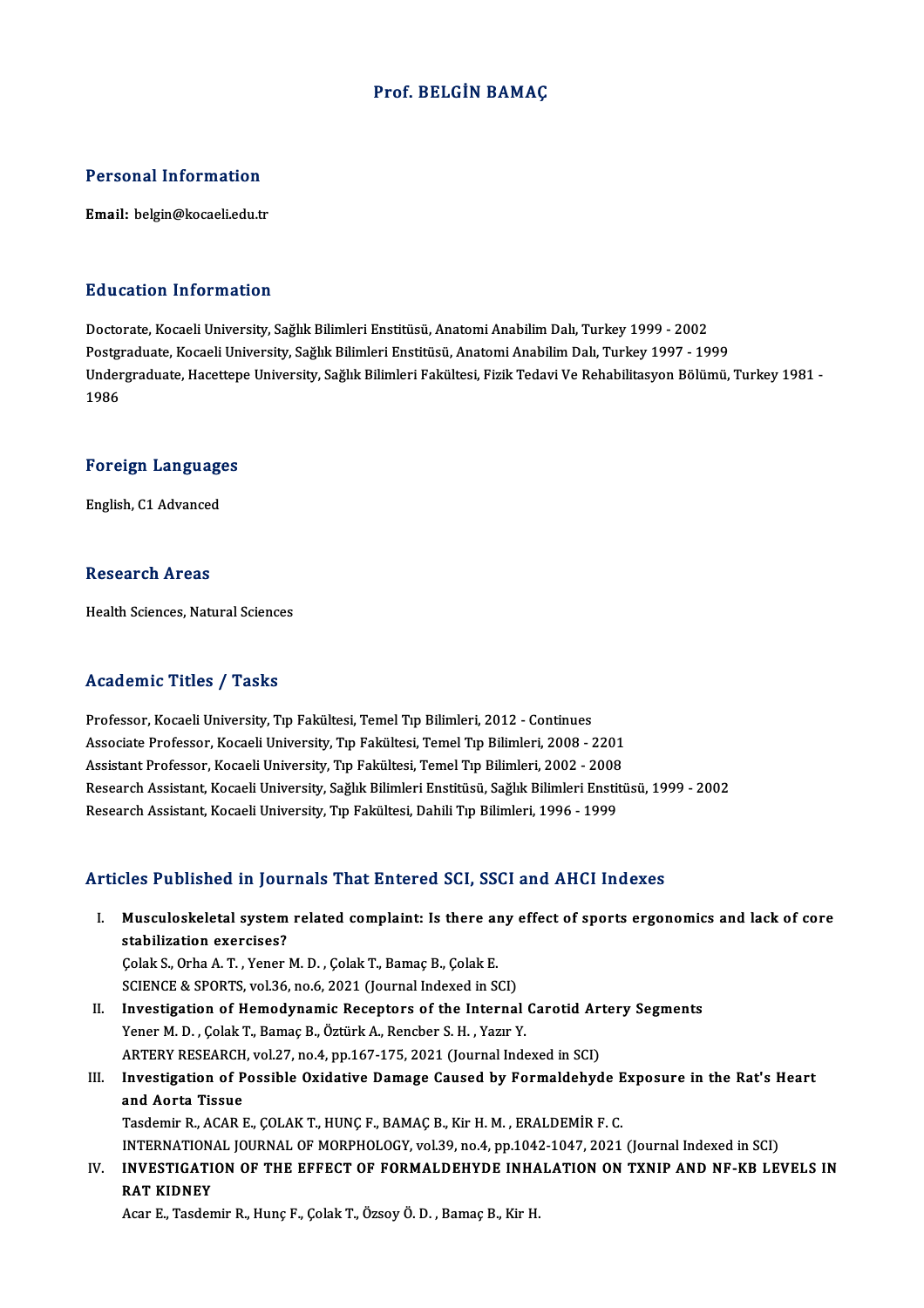JOURNAL OF ANIMAL AND PLANT SCIENCES-JAPS, vol.31, no.3, pp.708-718, 2021 (Journal Indexed in SCI)<br>A new method in anatomisel education of modisel fosulty: Storytolling

- JOURNAL OF ANIMAL AND PLANT SCIENCES-JAPS, vol.31, no.3, pp.708-718, 202<br>V. A new method in anatomical education of medical faculty: Storytelling<br>COLAK T. Orba A T. TAVAS O. AKSILE Curclardy D. Sivpi i. PAMAC B. COLAI JOURNAL OF ANIMAL AND PLANT SCIENCES-JAPS, vol.31, no.3, pp.708-718, 2021 ()<br>A new method in anatomical education of medical faculty: Storytelling<br>COLAK T., Orha A. T., TAVAS O., AKSU E., Guzelordu D., SİVRİ İ., BAMAÇ B., V. A new method in anatomical education of medical faculty: Storytelling<br>COLAK T., Orha A. T. , TAVAS O., AKSU E., Guzelordu D., SİVRİ İ., BAMAÇ B., ÇOLAK S.<br>JOURNAL OF THE ANATOMICAL SOCIETY OF INDIA, vol.70, no.2, pp.75-
- VI. Nerve conduction studies of ulnar and median nerves in elite rowers JOURNAL OF THE ANATOMICAL SOCIETY OF INDIA, vol.70, no.2, pp.75-80, 2021 (Journal Indexed in SCI)<br>Nerve conduction studies of ulnar and median nerves in elite rowers<br>ÇOLAK S., BAMAÇ B., MÜLAYİM S., DİNÇER Ö., ÇOLAK T., SEL Nerve conduction studies of ulnar and median nerves in elite rowers<br>ÇOLAK S., BAMAÇ B., MÜLAYİM S., DİNÇER Ö., ÇOLAK T., SELEKLER H. M. , TÜRKER M., ÇOL<br>JOURNAL OF THE ANATOMICAL SOCIETY OF INDIA, vol.67, 2018 (Journal Ind COLAK S., BAMAC B., MÜLAYIM S., DINCER Ö., COLAK T., SELEKLER H. M., TÜRKER M., COLA<br>JOURNAL OF THE ANATOMICAL SOCIETY OF INDIA, vol.67, 2018 (Journal Indexed in SCI)<br>VII. Demonstration of formaldehyde toxicity on renal ti
- JOURNAL OF THE ANATOMICAL SOCIETY OF INDIA, vol.67, 2018 (Journal<br>Demonstration of formaldehyde toxicity on renal tissue with oxi<br>ACAR E., TAŞDEMİR R., HUNÇ F., ÇOLAK T., ÖZSOY Ö. D., BAMAÇ B., Kir H.<br>EERS OREN PIO vol.8, Demonstration of formaldehyde toxicity on renal tissue.<br>ACAR E., TAŞDEMİR R., HUNÇ F., ÇOLAK T., ÖZSOY Ö. D. , BAM<br>FEBS OPEN BIO, vol.8, pp.231, 2018 (Journal Indexed in SCI)<br>Piesbemisel peremeters in prefessional male fee ACAR E., TAŞDEMİR R., HUNÇ F., ÇOLAK T., ÖZSOY Ö. D., BAMAÇ B., Kir H.<br>FEBS OPEN BIO, vol.8, pp.231, 2018 (Journal Indexed in SCI)<br>VIII. Biochemical parameters in professional male footballers before and after training<br>Col
- FEBS OPEN BIO, vol.8, pp.231, 2018 (Journal Indexed in SCI)<br>Biochemical parameters in professional male footballer<br>Çolak S., Duman C., Bamaç B., Çolak E., Özbek A., Çolak T., Sivri İ.<br>Studies en Ethne Medisine, vol.11, no. Biochemical parameters in professional male footballers before and after training<br>Colak S., Duman C., Bamaç B., Colak E., Özbek A., Colak T., Sivri İ.<br>Studies on Ethno-Medicine, vol.11, no.1, pp.45-48, 2017 (Journal Indexe Colak S., Duman C., Bamaç B., Colak E., Özbek A., Colak T., Sivri İ.<br>Studies on Ethno-Medicine, vol.11, no.1, pp.45-48, 2017 (Journal Indexed in SCI Expanded)<br>IX. Investigating the anatomy education self-efficacy beliefs o
- Studies on Ethno-Medici<br>Investigating the anat<br>technology program<br>Celek T. Sivri L. Vonen M Investigating the anatomy education self-efficacy beliefs of the students<br>technology program<br>Çolak T., Sivri İ., Yener M. D. , Güzelordu D., Tasdemir R., Aksu E., Bamaç B., Çolak S.<br>Turkish Online Journal of Educational Te

technology program<br>Çolak T., Sivri İ., Yener M. D. , Güzelordu D., Tasdemir R., Aksu E., Bamaç B., Çolak S.<br>Turkish Online Journal of Educational Technology, vol.2016, pp.1282-1287, 2016 (Journal Indexed in SCI<br>Evnanded) Colak T., Siv<br>Turkish Onl<br>Expanded)<br>Influence Turkish Online Journal of Educational Technology, vol.2016, pp.1282-1287, 2016 (Journal Indexed in SCI<br>Expanded)<br>X. Influence of the long term use of a computer on median, ulnar and radial sensory nerves in the<br>surist regi

Expanded)<br>Influence of<br>wrist region<br>Bamas B. Colo Influence of the long term use of a computer on median, ulnar al<br>wrist region<br>Bamaç B., Çolak S., Dundar G., Selekler H. M. , Taskıran Y., Çolak T., Balcı E.<br>INTERNATIONAL JOURNAL OF OCCURATIONAL MEDICINE AND ENVIRON

wrist region<br>Bamaç B., Çolak S., Dundar G., Selekler H. M. , Taskıran Y., Çolak T., Balcı E.<br>INTERNATIONAL JOURNAL OF OCCUPATIONAL MEDICINE AND ENVIRONMENTAL HEALTH, vol.27, pp.1026-1035,<br>2014 (Journal Indexed in SCI) Bamaç B., Çolak S., Dundar G., Selekler H. M., Taskıran Y., Çolak T., Balcı E. INTERNATIONAL JOURNAL OF OCCUPATIONAL MEDICINE AND ENVIRONMENTAL HEALTH, vol.27, pp.102<br>2014 (Journal Indexed in SCI)<br>XI. Evaluation of nerve conduction velocities of the median ulnar and radial nerves of basketball<br>player

2014 (Jo<br><mark>Evaluati</mark><br>players<br><sup>Pamac P</sup> Bvaluation of nerve conduction velocities of the median ulnar and radial nerves of basketball<br>players<br>Bamaç B., Çolak T., Çolak S., Bayazıt B., Demirci D., Meriç Bingül B., Gülmine D., Selekler H. M. , Bahadır T. K. , Özbe

pl<br>Ba<br>A. Bamaç B., Çolak T., Çolak S., Bayazıt B., Demirci D., Meriç Bingül B., Gülmine D., Selekler H. M. , Bahadır T. K. , Özbek<br>A.<br>International Sportmed Journal, vol.15, pp.1-12, 2014 (Journal Indexed in SCI Expanded)

## A.<br>International Sportmed Journal, vol.15, pp.1-12, 2014 (Journal Indexed in SCI Expanded)<br>XII. Evaluation of nerve conduction velocities of the median, ulnar and radial nerves of basketball<br>players Internati<br><mark>Evaluati</mark><br>players<br><sup>Pomog P</sup> Evaluation of nerve conduction velocities of the median, ulnar and radial ne<br>players<br>Bamaç B., Çolak T., Çolak S., Bayazıt B., Demirci D., Meriç Bingül B., Dündar G., Özbek A.<br>International SpertMed Journal vel 15, pp.1,12

players<br>Bamaç B., Çolak T., Çolak S., Bayazıt B., Demirci D., Meriç Bingül B., Dündar G., Özbek A.<br>International SportMed Journal, vol.15, pp.1-12, 2014 (Journal Indexed in SCI Expanded)<br>Misroernav, based sene ernnession a

- Bamaç B., Çolak T., Çolak S., Bayazıt B., Demirci D., Meriç Bingül B., Dündar G., Özbek A.<br>International SportMed Journal, vol.15, pp.1-12, 2014 (Journal Indexed in SCI Expanded)<br>XIII. Microarray-based gene expression anal International SportMed Journal, vol.15, pp.1-12, 2014 (Journal Indexed in SCI E<br>Microarray-based gene expression analysis of an animal model for clo<br>COLAK T., Cine N., BAMAÇ B., Kurtas O., OZBEK A., BICER U., Sunnetci D., Microarray-based gene expression analysis of an animal model for closed head injury<br>ÇOLAK T., Cine N., BAMAÇ B., Kurtas O., OZBEK A., BICER U., Sunnetci D., Savli H.<br>INJURY-INTERNATIONAL JOURNAL OF THE CARE OF THE INJURED, COLAK T., Cine I<br>INJURY-INTERN<br>Indexed in SCI)<br>EEEECTS OF P INJURY-INTERNATIONAL JOURNAL OF THE CARE OF THE INJURED, vol.43, no.8, pp.1264-1270, 2012 (Journal<br>Indexed in SCI)<br>XIV. EFFECTS OF REPEATEDLY HEADING A SOCCER BALL ON SERUM LEVELS OF TWO NEUROTROPHIC<br>EACTORS OF PRAIN TISSU
- Indexed in SCI)<br>EFFECTS OF REPEATEDLY HEADING A SOCCER BALL ON SERUM LEVELS OF TWO N<br>FACTORS OF BRAIN TISSUE, BDNF AND NGF, IN PROFESSIONAL SOCCER PLAYERS<br>Pamac B. Tamor C.S., Colak T. Colak E. Sourok E. Duman C. Colak S. EFFECTS OF REPEATEDLY HEADING A SOCCER BALL ON SERUM LEVE<br>FACTORS OF BRAIN TISSUE, BDNF AND NGF, IN PROFESSIONAL SOCC.<br>Bamaç B., Tamer G. S., Colak T., Çolak E., Seyrek E., Duman C., Çolak S., Ozbek A.<br>BIOLOCY OF SPOPT Vol FACTORS OF BRAIN TISSUE, BDNF AND NGF, IN PROFESSIONAL<br>Bamaç B., Tamer G. S. , Colak T., Çolak E., Seyrek E., Duman C., Çolak S., C<br>BIOLOGY OF SPORT, vol.28, pp.177-181, 2011 (Journal Indexed in SCI)<br>Issbamia Madifiad Albu Bamaç B., Tamer G. S., Colak T., Çolak E., Seyrek E., Duman C., Çolak S., Ozbek A.<br>BIOLOGY OF SPORT, vol.28, pp.177-181, 2011 (Journal Indexed in SCI)<br>XV. Ischemia Modified Albumin Levels Following Mild Closed Head Trauma
- BIOLOGY OF SPORT, vol.28, pp.177-181, 2011 (Journal Indexed in SCI)<br>Ischemia Modified Albumin Levels Following Mild Closed Head<br>ÇOLAK T., DUMAN C., BAMAÇ B., AYDIN A., ÖZBEK A., Yildiz K., BICER U.<br>TURKIVE KLINIKLERLTIR BI Ischemia Modified Albumin Levels Following Mild Closed Head Trauma in the Rat<br>ÇOLAK T., DUMAN C., BAMAÇ B., AYDIN A., ÖZBEK A., Yildiz K., BICER U.<br>TURKIYE KLINIKLERI TIP BILIMLERI DERGISI, vol.30, no.4, pp.1171-1176, 2010 COLAK T., DUMAN C., BAMAÇ B., AYDIN A., ÖZBEK A., Yildiz K., BICER U.<br>TURKIYE KLINIKLERI TIP BILIMLERI DERGISI, vol.30, no.4, pp.1171-1176, 2010 (Journal Indexed in SCI)<br>XVI. THE INFLUENCE OF A SINGLE BOUT OF WRESTLING

## TURKIYE KLINIKLERI TI<br>THE INFLUENCE OF A<br>MODIFIED ALBUMIN<br>Colak T. Bamaa B. Colak THE INFLUENCE OF A SINGLE BOUT OF WRESTLING EXERCISE ON SERUM L<br>MODIFIED ALBUMIN<br>Çolak T., Bamaç B., Çolak S., Duman C., Bayazıt B., Öztürk S., Meric B., Özbek A., Yıldız F.<br>JOUPMAL OF EXERCISE SCIENCE & EITNESS. val 8. pp MODIFIED ALBUMIN<br>Çolak T., Bamaç B., Çolak S., Duman C., Bayazıt B., Öztürk S., Meric B., Özbek A., Yıldız F.<br>JOURNAL OF EXERCISE SCIENCE & FITNESS, vol.8, pp.67-72, 2010 (Journal Indexed in SCI)<br>Narya sondustion studies o

## Colak T., Bamaç B., Colak S., Duman C., Bayazıt B., Öztürk S., Meric B., Özbek A., Yıldız F.<br>JOURNAL OF EXERCISE SCIENCE & FITNESS, vol.8, pp.67-72, 2010 (Journal Indexed in SCI)<br>XVII. Nerve conduction studies of the axill **JOURNAI<br>Nerve c<br>players** Nerve conduction studies of the axillary, musculocutaneous and radial ner<br>players<br>COLAK T., BAMAÇ B., ALEMDAR M., SELEKLER H. M. , Oezbek A., COLAK S., DINCER O.<br>JOUPMAL OF SPOPTS MEDICINE AND PHYSICAL EITNESS, vol.40, p.9

players<br>ÇOLAK T., BAMAÇ B., ALEMDAR M., SELEKLER H. M. , Oezbek A., ÇOLAK S., DINCER O.<br>JOURNAL OF SPORTS MEDICINE AND PHYSICAL FITNESS, vol.49, no.2, pp.224-231, 2009 (Journal Indexed in SCI)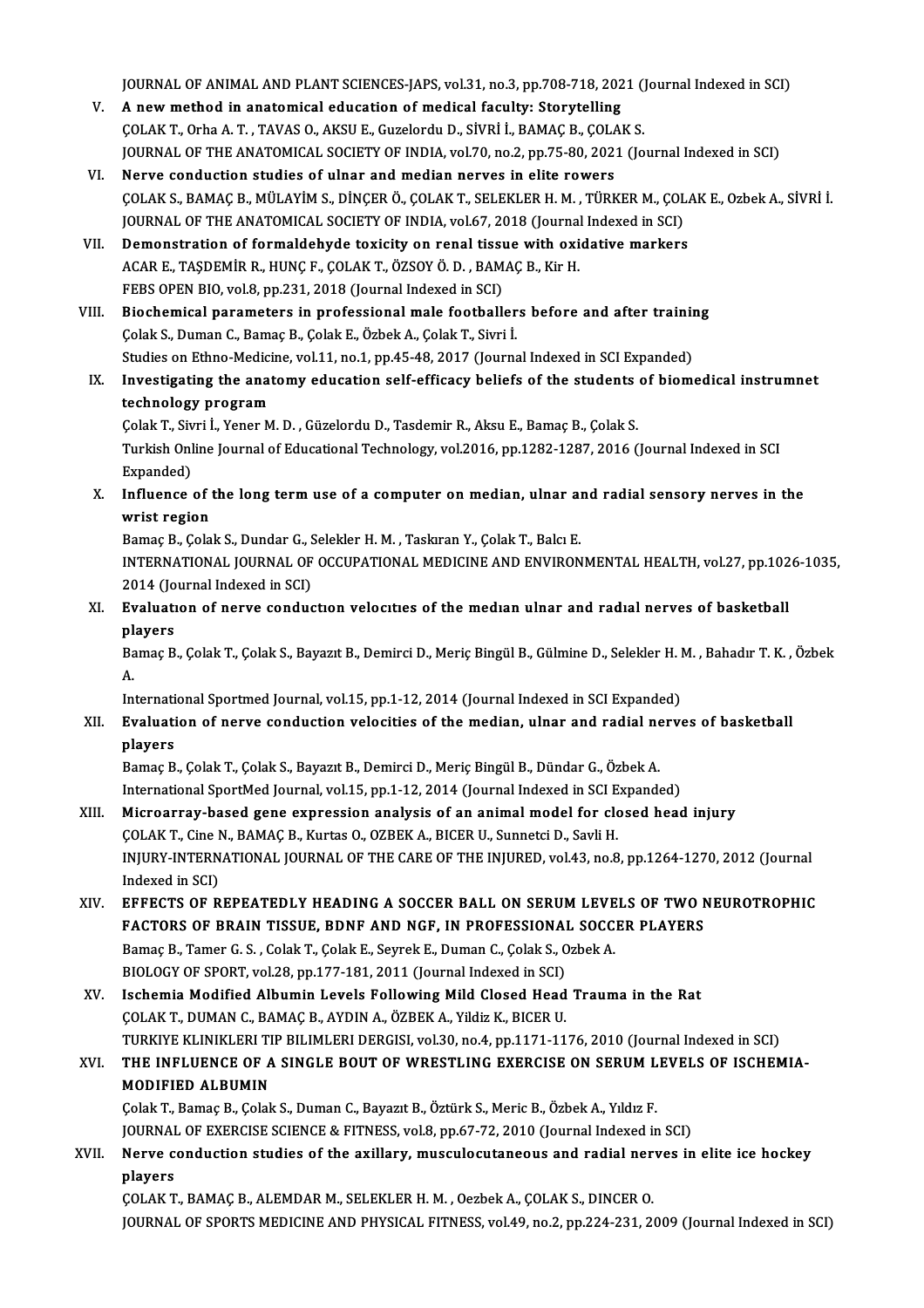| XVIII. | ISOKINETIC PERFORMANCE IN ELITE VOLLEYBALL AND BASKETBALL PLAYERS                                                           |
|--------|-----------------------------------------------------------------------------------------------------------------------------|
|        | Bamac B., Çolak T., Özbek A., Çolak S., Cinel Y., Yenigun O.                                                                |
|        | KINESIOLOGY, vol.40, pp.182-188, 2008 (Journal Indexed in SCI)                                                              |
| XIX.   | Bilateral accessory renal arteries with retroaortic left renal vein: Report of an elderly cadaver case<br>Bamac B, Colak T. |
|        | CLINICAL ANATOMY, vol.19, no.8, pp.714-715, 2006 (Journal Indexed in SCI)                                                   |
| XX.    | Nerve conduction study of ulnar nerve in volleyball players                                                                 |
|        | OZBEK A., Bamac B., Budak F., Yenigun N., Colak T.                                                                          |
|        | SCANDINAVIAN JOURNAL OF MEDICINE & SCIENCE IN SPORTS, vol.16, no.3, pp.197-200, 2006 (Journal Indexed in<br>SCI)            |
| XXI.   | Evaluation of medial and lateral meniscus thicknesses in early osteoarthritis of the knee with                              |
|        | magnetic resonance imaging                                                                                                  |
|        | Bamac B., OZDEMIR S., SARISOY H. T., Colak T., Özbek A., Akansel G.                                                         |
|        | SAUDI MEDICAL JOURNAL, vol.27, no.6, pp.854-857, 2006 (Journal Indexed in SCI)                                              |
| XXII.  | A rare case of distal one-third of the transverse colon supplied by a branch from splenic artery                            |
|        | Bamac B., Colak T., OZBEK A., OZTURK B.                                                                                     |
|        | SAUDI MEDICAL JOURNAL, vol.27, no.4, pp.536-538, 2006 (Journal Indexed in SCI)                                              |
| XXIII. | Comparison of nerve conduction velocities of lower extremities between runners and controls                                 |
|        | Colak T., Bamac B., Gonener A., OZBEK A., Budak F.                                                                          |
|        | JOURNAL OF SCIENCE AND MEDICINE IN SPORT, vol.8, no.4, pp.403-410, 2005 (Journal Indexed in SCI)                            |
| XXIV.  | Comparative study on apoptosis in the testes of normal and alcoholic rats                                                   |
|        | BAMAC Y., Colak T., Bamac B., ERCIN C., OZTURK B., OZBEK A.                                                                 |
|        | SAUDI MEDICAL JOURNAL, vol.26, no.6, pp.928-933, 2005 (Journal Indexed in SCI)                                              |
| XXV.   | Nerve conduction studies of upper extremities in tennis players                                                             |
|        | Colak T., Bamac B., Özbek A., Budak F., BAMAC Y.                                                                            |
|        | BRITISH JOURNAL OF SPORTS MEDICINE, vol.38, no.5, pp.632-635, 2004 (Journal Indexed in SCI)                                 |
| XXVI.  | Physical fitness levels of blind and visually impaired goalball team players                                                |
|        | Colak T., Bamac B., Aydın M., Meric B., Ozbek A.                                                                            |
|        | ISOKINETICS AND EXERCISE SCIENCE, vol.12, pp.247-252, 2004 (Journal Indexed in SCI)                                         |
|        |                                                                                                                             |
|        |                                                                                                                             |

### Articles Published in Other Journals

- I. Anatomical Differences of Variant Intracranial Cysts ÇOLAK T., BAMAÇ B., Erdogan M., Orha A. T., Acar D., Ozbek A. Anatomical Differences of Variant Intracranial Cysts<br>ÇOLAK T., BAMAÇ B., Erdogan M., Orha A. T. , Acar D., Ozbek A.<br>ANNALS OF MEDICAL AND HEALTH SCIENCES RESEARCH, vol.10, no.4, pp.936-941, 2020 (Journal Indexed in<br>ESCD COLAI<br>ANNA<br>ESCI)<br>"Inve INNALS OF MEDICAL AND HEALTH SCIENCES RESEARCH, vol.10, no.4, pp.936-941, 2020 (Journal Indexed in<br>ESCI)<br>II. "Investigation of Healthy Life Perception After Anatomy Laboratories in Medical Faculty Students"<br>Simi J. Tekin O
- ESCI)<br>II. "Investigation of Healthy Life Perception After Anatomy Laboratories in Medical Faculty Students"<br>Sivri İ., Tekin Orha A., Çolak T., Bamaç B., Çolak S. "Investigation of Healthy Life Perception After Anatomy Laboratories in Medical Faculty Students"<br>Sivri İ., Tekin Orha A., Çolak T., Bamaç B., Çolak S.<br>The Turkish Online Journal of Educational Technology, vol.2, pp.186-19

Sivri İ., Tekin Orha A., Çolak T., Bamaç B., Çolak S.<br>The Turkish Online Journal of Educational Technology, vol.2, pp.186-190, 2019 (International Conference Boo<br>III. "Metaphors about the treatment of patients with joint, The Turkish Onli<br>**"Metaphors ab<br>rehabilitation"**<br>Tekin Orbe A. Sir **"Metaphors about the treatment of patients with joint, neurological and sports disorders durin<br>rehabilitation"**<br>Tekin Orha A., Sivri İ., Kayabaşı E., Rende B., Çolak T., Bamaç B., Zorbozan B., Rahova G., İnan B., Talu A.,

rehabilitation"<br>Tekin Orha A., Sivri İ., Kayabaşı E., Rende B., Çolak T., Bamaç B., Zorbozan B., Rahova G., İnan B., Talu A., et al.<br>TOJET: The Turkish Online Journal of Educational Technology, vol.1, pp.194-198, 2019 (Int Tekin (<br>TOJET:<br>Book)<br>Evelus TOJET: The Turkish Online Journal of Educational Technology, vol.1, pp.194-198, 2019 (Internati<br>Book)<br>IV. Evaluation Of Attitudes Of Dentistry Students Towards Cadaver And Organ Donation<br>TAVAS O. COLAKT, BAMAC B. SİVBİ İ.

- Book)<br>Evaluation Of Attitudes Of Dentistry Students Towards Cadaver And Organ Donation<br>TAVAS O., ÇOLAK T., BAMAÇ B., SİVRİ İ., YENER M. D. , ÖRS A., TEKİN ORHA A., GÜZELORDU D., ÇOLAK S.<br>TURKISH ONUNE JOURNAL OF EDUCATIONA Evaluation Of Attitudes Of Dentistry Students Towards Cadaver And Organ Donation<br>TAVAS O., ÇOLAK T., BAMAÇ B., SİVRİ İ., YENER M. D. , ÖRS A., TEKİN ORHA A., GÜZELORDU D., ÇOLAK S.<br>TURKISH ONLINE JOURNAL OF EDUCATIONAL TEC TAVAS O., ÇO<br>TURKISH ON<br>Institutions)<br>Investisatio TURKISH ONLINE JOURNAL OF EDUCATIONAL TECHNOLOGY, pp.500-503, 2018 (Refereed Journals of Other Institutions)<br>Institutions)<br>V. Investigation Of Evaluations Of The 2nd Class Students In The School Of Medicine On Kahoot<br>Platf
- Institutions)<br>V. Investigation Of Evaluations Of The 2nd Class Students In The School Of Medicine On Kahoot<br>Platform About Anatomy Education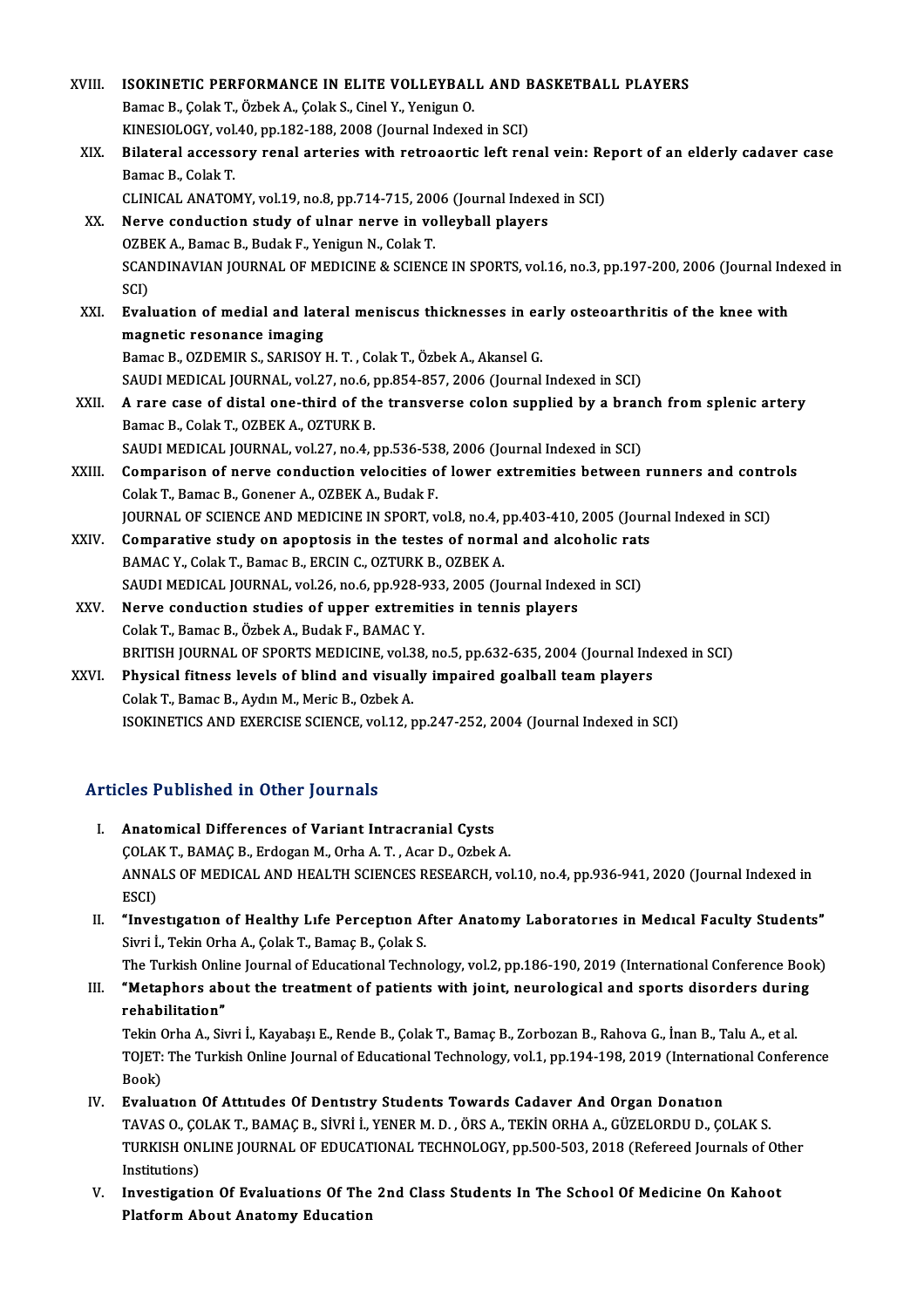Sivri İ., Çolak T., Bamaç B., Tavas O., Aksu E., Özbek A., Çolak S.<br>TURKISH ONLINE JOURNAL OE EDUCATIONAL TECHNOLOCY

Sivri İ., Çolak T., Bamaç B., Tavas O., Aksu E., Özbek A., Çolak S.<br>TURKISH ONLINE JOURNAL OF EDUCATIONAL TECHNOLOGY, no.11, pp.794-798, 2018 (Refereed Journals of Sivri İ., Çolak T., Bai<br>TURKISH ONLINE J<br>Other Institutions)<br>Determination Of TURKISH ONLINE JOURNAL OF EDUCATIONAL TECHNOLOGY, no.11, pp.794-798, 2018 (Refereed Journals of Other Institutions)<br>VI. Determination Of Knowledge Levels On Traditional And Complementary Medical Applications Of<br>Medical Stu

## Other Institutions)<br>Determination Of<br>Medical Students<br>Örs A. Bamas B. Si: Determination Of Knowledge Levels On Traditional And Complementary<br>Medical Students<br>Örs A., Bamaç B., Sivri İ., Tavas O., Aksu E., Taşdemir R., Çolak S., Çolak T., Binay G.<br>TURKISH ONI INE JOURNAL OF FRUGATIONAL TEGHNOLOGY

Medical Students<br>Örs A., Bamaç B., Sivri İ., Tavas O., Aksu E., Taşdemir R., Çolak S., Çolak T., Binay G.<br>TURKISH ONLINE JOURNAL OF EDUCATIONAL TECHNOLOGY, no.11, pp.359-365, 2018 (Refereed Journals of<br>Other Institutions) Örs A., Bamaç B., Si<br>TURKISH ONLINE J<br>Other Institutions)<br>Comnarison Of H TURKISH ONLINE JOURNAL OF EDUCATIONAL TECHNOLOGY, no.11, pp.359-365, 2018 (Refereed Journal of Healthy Life Behavior Forms Of Undergraduate And Associate Students<br>VII. Comparison Of Healthy Life Behavior Forms Of Undergrad

- Other Institutions)<br>Comparison Of Healthy Life Behavior Forms Of Undergra<br>Acar D., Sivri İ., Tavas O., Çolak T., Yener M. D. , Bamaç B., Çolak S.<br>TURKISH ONI INE IQURNAL OF EDUCATIONAL TECHNOLOCY, P. VII. Comparison Of Healthy Life Behavior Forms Of Undergraduate And Associate Students<br>Acar D., Sivri İ., Tavas O., Çolak T., Yener M. D., Bamaç B., Çolak S.<br>TURKISH ONLINE JOURNAL OF EDUCATIONAL TECHNOLOGY, no.11, pp.312-Acar D., Sivri İ., Tav<br>TURKISH ONLINE J<br>Other Institutions)<br>"Datarmınıng the TURKISH ONLINE JOURNAL OF EDUCATIONAL TECHNOLOGY, no.11, pp.312-316, 2018 (Refereed Journals of<br>Other Institutions)<br>VIII. "Determining the Relationship Between Anthropometric, Physical and Muscle Strength Parametres of<br>The
- The Amateur Boxing Athletes"<br>Örs A., Çolak T., Bal E., Çolak S., Sivri İ., Taşdemir R., Yener M. D. , Güzelordu D., Aksu E., Bamaç B., et al. "Determining the Relationship Between Anthropometric, Physical and Muscle Strength Pa<br>The Amateur Boxing Athletes"<br>Örs A., Çolak T., Bal E., Çolak S., Sivri İ., Taşdemir R., Yener M. D. , Güzelordu D., Aksu E., Bamaç B., e

International Journal of Current Research, vol.10, pp.69133-69137, 2018 (Refereed Journals of Other Institutions) Örs A., Çolak T., Bal E., Çolak S., Sivri İ., Taşdemir R., Yener M. D. , Güzelordu D., Aksu E., Bamaç B., et al.<br>International Journal of Current Research, vol.10, pp.69133-69137, 2018 (Refereed Journals of Other Instituti

## International Journal of Curre<br>Evaluation of attitudes and<br>death and organ donation<br>Bames B. Vaner M.D. Calak I Bvaluation of attitudes and knowledge of Kocaeli University medical students o<br>death and organ donation<br>Bamaç B., Yener M. D. , Çolak T., Taşdemir R., Aksu E., Güzelordu D., Sivri İ., Örs A., Çolak S.<br>Anatomy vel 12 nn 45, death and organ donation<br>Bamaç B., Yener M. D. , Çolak T., Taşdemir R., Aksu E., Güzelordu D., Sivri İ., Örs A., Çolak S.

Anatomy, vol.12, pp.45-48, 2018 (Refereed Journals of Other Institutions)

## X. "Investigation of the Relationship Between Anthropometric Measurements and Muscle Strengths of<br>Upper Extremity in Football Players" AKSUE.,ÇOLAKT.,GÜZELORDUD.,YENERM.D. ,ÇOLAKS.,BAMAÇB.,ÇOLAKE.,SONM.,TALUB. Upper Extremity in Football Players"<br>AKSU E., ÇOLAK T., GÜZELORDU D., YENER M. D. , ÇOLAK S., BAMAÇ B., ÇOLAK E., SON M., TALU B.<br>International Journal of Current Research, vol.10, pp.66774-66777, 2018 (Refereed Journals o

## AKSU E., ÇOLAK T., GÜZELORDU D., YENER M. D., ÇOLAK S., BAMAÇ B., ÇOLAK E., SON M., TALU B.<br>International Journal of Current Research, vol.10, pp.66774-66777, 2018 (Refereed Journals of Other Institut<br>XI. RELATIONSHIP BETW International Journal of Current Research, vol.10, pp.66774-66777, 2018 (Refereed J<br>RELATIONSHIP BETWEEN SERUM 25-HYDROXYVITAMIN D CONCENTRATIO<br>SOKINETIC KNEE STRENGTH IN PROFESSIONAL FEMALE FUTSAL PLAYERS<br>RAMAC B COLAKS C XI. RELATIONSHIP BETWEEN SERUM 25-HYDROXYVITAMIN D CONCENTRATION AND CONCENTRIC?<br>SOKINETIC KNEE STRENGTH IN PROFESSIONAL FEMALE FUTSAL PLAYERS<br>BAMAÇ B., ÇOLAK S., ÇOLAK T., ERALDEMİR F. C. , ÇOLAK E., SUN., MARAL KIR H., T SOKINETIC KNEE STRENGTH IN PROFESSIONAL FEMALE FUTSAL PLAYERS BAMAÇ B., ÇOLAK S., ÇOLAK T., ERALDEMİR F. C., ÇOLAK E., SU N., MARAL KIR H., TAŞDEMİR F<br>Ponte, vol.74, 2018 (Refereed Journals of Other Institutions)<br>XII. The evaluation of attitudes of nursing students about cadaver and

Ponte, vol.74, 2018 (Refereed Journals of Other Institutions)<br>The evaluation of attitudes of nursing students about cadaver and organ donation<br>AKSU E., YENER M. D. , ÇOLAK T., TAŞDEMİR R., BAMAÇ B., ÇOLAK S., GÜZELORDU D., TOJET: The Turkish Online Journal of Educational Technology,, pp.363-368, 2017 (Refereed Journals of Other Institutions) AKSU E., YENER M. D., ÇOLAK T., TAŞDEMİR R., BAMAÇ B., ÇOLAK S., GÜZELORDU D., SİVRİ İ., ÖRS A. TOJET: The Turkish Online Journal of Educational Technology,, pp.363-368, 2017 (Refereed Journals of Other<br>Institutions)<br>XIII. The Effect of Publishing Anatomy Laboratory Videos Online on Success of the Students at School

## Institutions<br>The Effect<br>Medicine.<br>Sivet i. CO The Effect of Publishing Anatomy Laboratory Videos Online on Success of the Students and<br>Medicine.<br>SİVRİ İ., ÇOLAK T., YENER M. D. , GÜZELORDU D., AKSU E., TAŞDEMİR R., BAMAÇ B., ÖRS A., ÇOLAK S.<br>TOLET: The Turkish Online

Medicine.<br>SİVRİ İ., ÇOLAK T., YENER M. D. , GÜZELORDU D., AKSU E., TAŞDEMİR R., BAMAÇ B., ÖRS A., ÇOLAK S.<br>TOJET: The Turkish Online Journal of Educational Technology, pp.314-319, 2017 (Refereed Journals of Other<br>Instituti SİVRİ İ., ÇOLAK T., YENER M. D., GÜZELORDU D., AKSU E., TAŞDEMİR R., BAMAÇ B., ÖRS A., ÇOLAK S. TOJET: The Turkish Online Journal of Educational Technology, pp.314-319, 2017 (Refereed Journals<br>Institutions)<br>XIV. "Case Report: Uncommon Insertion of the Extensor Pollicis Longus Muscle: Clinical and<br>Anthropological Sign

Institutions)<br>"Case Report: Uncommon Insertion of the Exte<br>Anthropological Significance of this Variation"<br>Colak T. Pamas B. Tokin Orba A. Örbek A. Örtürk O "Case Report: Uncommon Insertion of the Exte<br>Anthropological Significance of this Variation"<br>Colak T., Bamaç B., Tekin Orha A., Özbek A., Öztürk O.<br>Anthropologist vel 27. no 1. nn 121 124, 2017 (Befo Anthropological Significance of this Variation"<br>Çolak T., Bamaç B., Tekin Orha A., Özbek A., Öztürk O.<br>Anthropologist, vol.27, no.1, pp.121-124, 2017 (Refereed Journals of Other Institutions)<br>The relationship between stati

## Colak T., Bamaç B., Tekin Orha A., Özbek A., Öztürk O.<br>Anthropologist, vol.27, no.1, pp.121-124, 2017 (Refereed Journals of Other Institutions)<br>XV. The relationship between statistic self efficacy scores demografic charact Anthropologist, vol.27, no.1, pp.121-124, 2017 (Refer<br>The relationship between statistic self efficacy<br>of post graduate students masters PhD degree<br>COLAKS CÜZELOPDUD, COLAKT PAMACP, SİVPİ The relationship between statistic self efficacy scores demografic characteristics and education leve<br>of post graduate students masters PhD degree<br>ÇOLAK S., GÜZELORDU D., ÇOLAK T., BAMAÇ B., SİVRİ İ., ÇOLAK E., AKSU E., TA of post graduate students masters PhD degree<br>ÇOLAK S., GÜZELORDU D., ÇOLAK T., BAMAÇ B., SİVRİ İ., ÇOLAK E., AKSU E., TAŞDEMİR R., ORHA TEKİN A., SON M<br>TOJET: The Turkish Online Journal of Educational Technology, vol.12, p COLAK S., GÜZELOF<br>TOJET: The Turkish<br>Other Institutions)<br>The relationshin TOJET: The Turkish Online Journal of Educational Technology, vol.12, pp.1053-1056, 2016 (Refereed Journals of<br>Other Institutions)<br>XVI. The relationship among statistic self efficacy scores demografic characteristics and ed

Other Institutions)<br>The relationship among statistic self efficacy so<br>of post graduate students masters PhD degree<br>Colak S. Gürelerdu D. Colak T. Bamae B. Simi L. Cola The relationship among statistic self efficacy scores demografic characteristics and educ<br>of post graduate students masters PhD degree<br>Çolak S., Güzelordu D., Çolak T., Bamaç B., Sivri İ., Çolak E., Aksu E., Taşdemir R., O

of post graduate students masters PhD degree<br>Çolak S., Güzelordu D., Çolak T., Bamaç B., Sivri İ., Çolak E., Aksu E., Taşdemir R., Orha Tekin A., Son M.<br>TOJET: The Turkish Online Journal of Educational Technology, vol.12, Çolak S., Güzelordı<br>TOJET: The Turkisl<br>Other Institutions)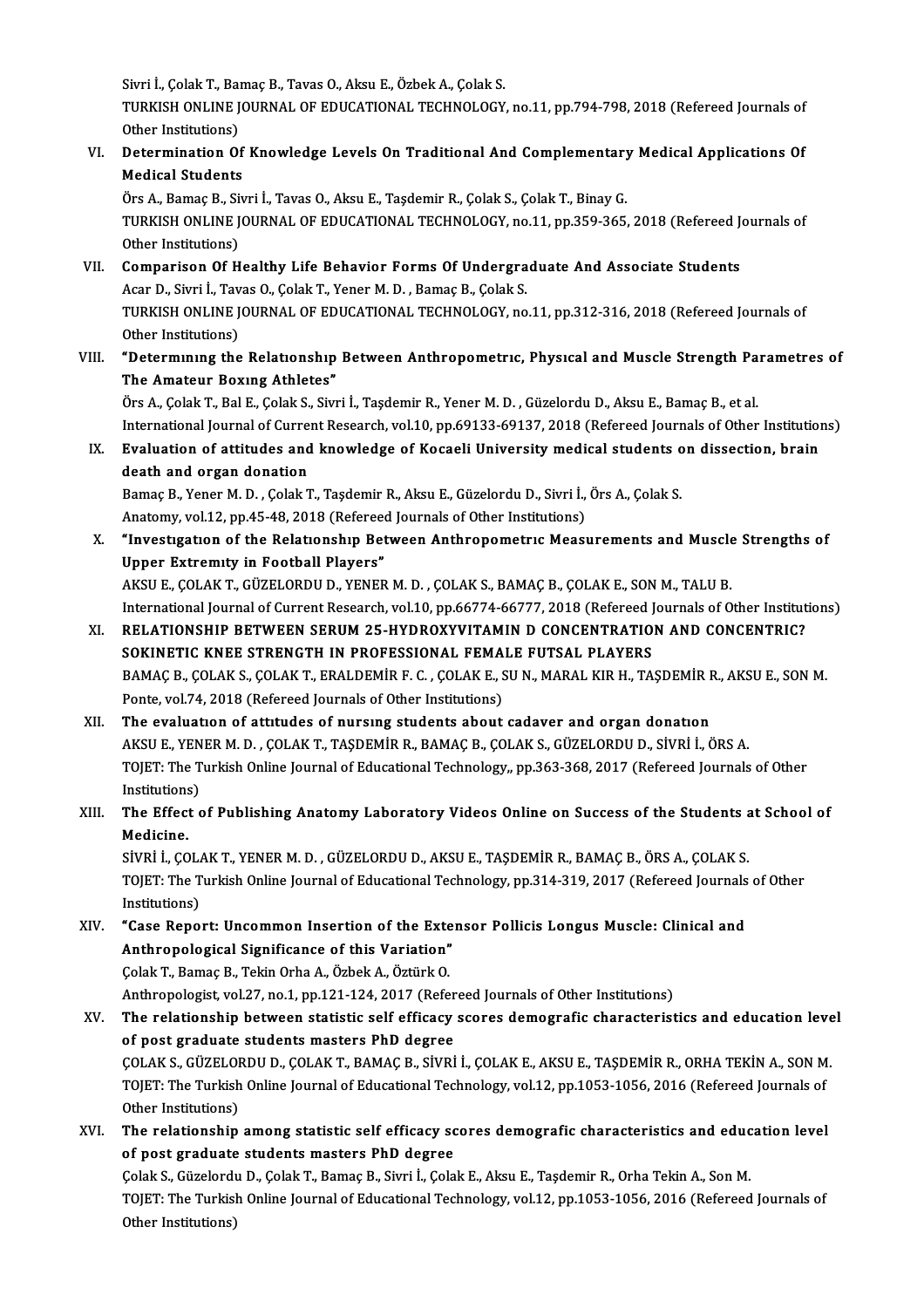| XVII.   | The relationship between statistic self efficacy scores demografic characteristics and education level                                                 |
|---------|--------------------------------------------------------------------------------------------------------------------------------------------------------|
|         | of post graduate students masters PhD degree                                                                                                           |
|         | Çolak S., Güzelordu D., Çolak T., Bamaç B., Sivri İ., Aksu E., Taşdemir R., Orha Tekin A., Son M.                                                      |
|         | TOJET: The Turkish Online Journal of Educational Technology, no.12, pp.1053-1056, 2016 (Refereed Journals of                                           |
|         | Other Institutions)                                                                                                                                    |
| XVIII.  | Investigating the anatomy education self efficacy beliefs of the students of biomedical instrument                                                     |
|         | device technology program                                                                                                                              |
|         | ÇOLAK T., SİVRİ İ., YENER M. D., TAŞDEMİR R., GÜZELORDU D., AKSU E., BAMAÇ B., ÇOLAK S.                                                                |
|         | TOJET: The Turkish Online Journal of Educational Technology,, vol.11, pp.1282-1287, 2016 (Refereed Journals of                                         |
|         | Other Institutions)                                                                                                                                    |
| XIX.    | Determination of nursing students self efficacy belief levels in anatomy lectures                                                                      |
|         | TAŞDEMİR R., SİVRİ İ., GÜZELORDU D., YENER M. D., AKSU E., ÇOLAK S., BAMAÇ B., ÇOLAK T.                                                                |
|         | SHS Web of Conferences, vol.31, 2016 (Refereed Journals of Other Institutions)                                                                         |
| XX.     | The Postgraduate Students Masters PhD Metaphors About Education of Statistic                                                                           |
|         | ÇOLAK S., YENER M. D., ÇOLAK E., TAŞDEMİR R., ÇOLAK T., BAMAÇ B., SON M.                                                                               |
|         | SHS Web of Conferences, vol.31, pp.1051, 2016 (Refereed Journals of Other Institutions)                                                                |
| XXI.    | Evaluation of the Median Sacral Artery in 30 Postmortem Specimens                                                                                      |
|         | ÇOLAK T., BAMAÇ B., CEYLAN F. S., KURNAZ S., GÜNDOĞMUŞ Ü. N., ÜZÜN İ.                                                                                  |
| XXII.   | Studies On Ethno-Medicine, vol.10, 2016 (Refereed Journals of Other Institutions)<br>Metaphors about computer education of first year nursing students |
|         | Çolak S., Güzelordu D., Yener M. D., Taşdemir R., Deveci Topal A., Bamaç B., Çolak T.                                                                  |
|         | SHS Web of Conferences, vol.26, 2016 (Refereed Journals of Other Institutions)                                                                         |
| XXIII.  | The nursing students metaphors about education of anatomy                                                                                              |
|         | ÇOLAK T., BAMAÇ B., TAŞDEMİR R., YENER M. D., GÜZELORDU D., SİVRİ İ., AKSU E., ÖZBEK A.                                                                |
|         | SHS Web of Conferences, vol.26, 2016 (Refereed Journals of Other Institutions)                                                                         |
| XXIV    | The relationship between statistic self-efficacy scores, demografic characteristics and education                                                      |
|         | level of post-graduate students (masters, PhD degree)."                                                                                                |
|         | ÇOLAK S., GÜZELORDU D., ÇOLAK T., BAMAÇ B., SİVRİ İ., ÇOLAK E., AKSU E., TAŞDEMİR R., TEKİN ORHA A.                                                    |
|         | Tojet, 2016 (Refereed Journals of Other Institutions)                                                                                                  |
| XXV     | The Comparison Of Self Efficacy Beliefs Of Anatomy Between The First And The Second Class                                                              |
|         | <b>Students In Medical School</b>                                                                                                                      |
|         | TAŞDEMİR R., ÇOLAK S., SİVRİ İ., YENER M. D., GÜZELORDU D., ÇOLAK T., BAMAÇ B., gazmend r.                                                             |
|         | TOJET: The Turkish Online Journal of Educational Technology, pp.570-574, 2015 (Refereed Journals of Other                                              |
|         | Institutions)                                                                                                                                          |
| XXVI.   | THE COMPARISON OF SELF EFFICACY BELIEFS OF ANATOMY BETWEEN THE FIRST AND THE SECOND                                                                    |
|         | <b>CLASS STUDENTS IN MEDICAL SCHOOL</b>                                                                                                                |
|         | TAȘDEMIR R., ÇOLAK S., SIVRI I., YENER M. D., GÜZELORDU D., ÇOLAK T., BAMAÇ B., Rahova G.                                                              |
|         | Turkish Online Journal of Educational Technology, pp.570-574, 2015 (Refereed Journals of Other Institutions)                                           |
| XXVII.  | The obese swimmers even though exercise, identification of body fat paramaters with the method of                                                      |
|         | bioelectrical impedance analysis<br>Sertel S., Çolak T., Bamaç B., Meyvacı T., Ünal S., Taşdemir R., Aksu E.                                           |
|         | Anatomy: International Journal of Experimental & Clinical Anatomy, vol.8, pp.18-19, 2014 (International                                                |
|         | Conference Book)                                                                                                                                       |
| XXVIII. | Evaluation of the collodiaphyseal angle according to the body mass index in the cases osteopenia                                                       |
|         | and osteoporosis.                                                                                                                                      |
|         | Sertel S., Çolak T., Bamaç B., Meyvacı T., Taşdemir R., Dalgıç M.                                                                                      |
|         | Anatomy: International Journal of Experimental & Clinical Anatomy, vol.8, pp.19-20, 2014 (International                                                |
|         | Conference Book)                                                                                                                                       |
| XXIX.   | "Association between computer use and entrapment neuropathies in the wrist region."                                                                    |
|         | Çolak S., Bamaç B., Çolak T., Özbek A.                                                                                                                 |
|         | Educational Research and Reviews, vol.8, no.24, pp.2249-2254, 2013 (Refereed Journals of Other Institutions)                                           |
|         |                                                                                                                                                        |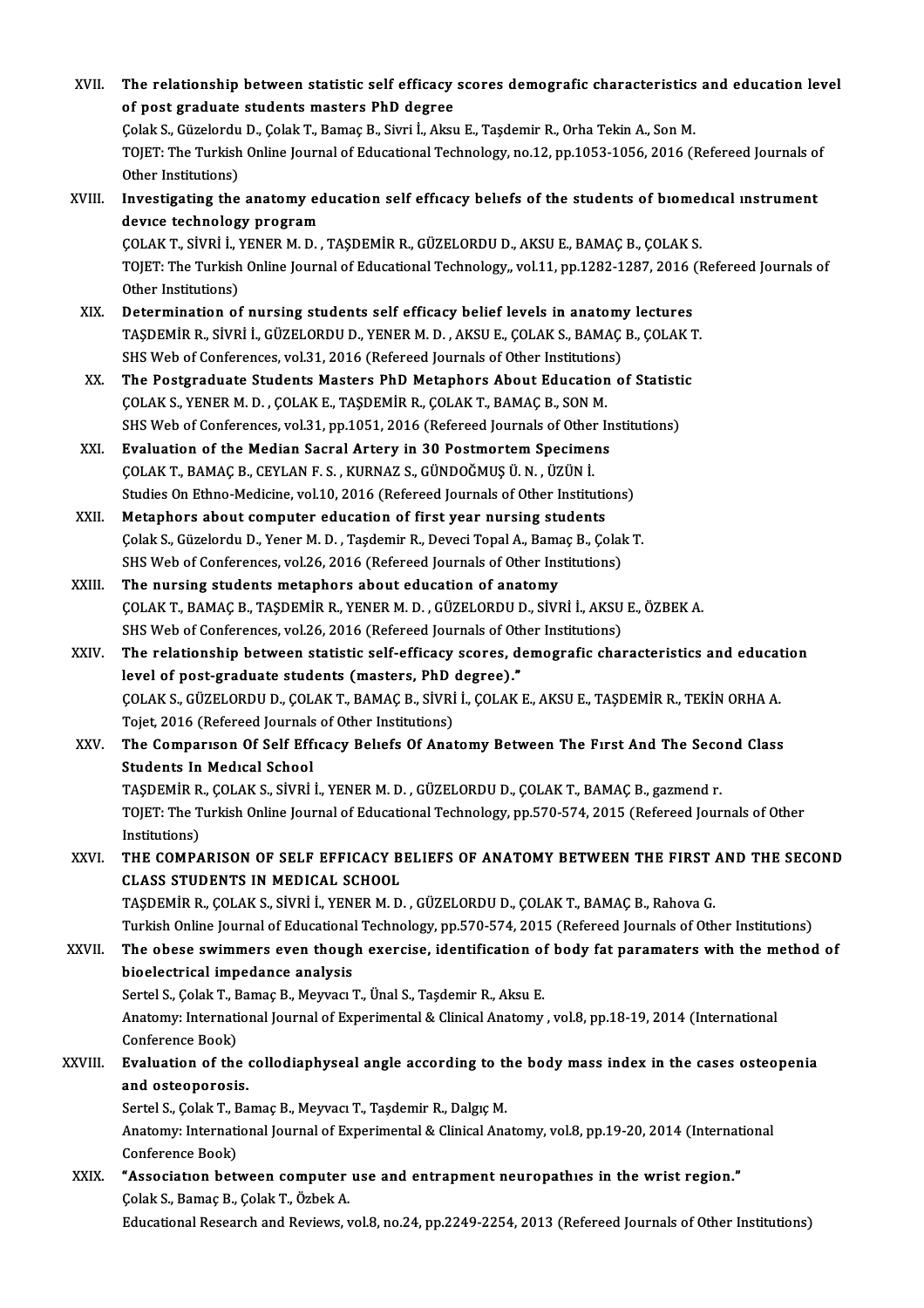| XXX.          | Duman C Çolak T Bamaç B Göker I Çolak S Özbek A Ischemia modified albumin levels in professional                                           |
|---------------|--------------------------------------------------------------------------------------------------------------------------------------------|
|               | male soccer players before and after training                                                                                              |
|               | Duman C., Çolak T., Bamaç B., Göker İ., Çolak S., Özbek A.                                                                                 |
|               | Marmara Medical Journal, vol.26, pp.21-24, 2013 (Refereed Journals of Other Institutions)                                                  |
| XXXI.         | Ischemia-modified albumin levels in professional male soccer players before and after training                                             |
|               | Duman C., Çolak T., Bamaç B., Göker I., Çolak S., Özbek A.                                                                                 |
|               | MARMARA MEDICAL JOURNAL, vol.26, pp.21-24, 2013 (Journal Indexed in ESCI)                                                                  |
| XXXII.        | "Thymic Anatomy"                                                                                                                           |
|               | Çolak T., Bamaç B.                                                                                                                         |
|               | Toraks Cerrahisi Bülteni, no.3, pp.1-3, 2012 (Other Refereed National Journals)                                                            |
| <b>XXXIII</b> | "A report of unusual origin of right renal artery"                                                                                         |
|               | Bamaç B., Çolak T., Özbek A., Gündoğmuş Ü. N.                                                                                              |
|               | International Journal of Anatomical Variations, vol.4, no.4, pp.95-97, 2011 (Refereed Journals of Other Institutions)                      |
| XXXIV.        | Comparison of nevre conduction velocities of the median and unlar nevre between elite ice hockey                                           |
|               | players and controls                                                                                                                       |
|               | Bamaç B., Çolak T., Alemdar M., Dündar G., Selekler H. M., Dinçer Ö., Çolak E., Özbek A.                                                   |
|               | Surg Radiol Anat, vol.31, pp.96-97, 2009 (International Conference Book)                                                                   |
| XXXV.         | Relationship of age,gender,height and weight to diameters of aorta and its visseral branches.                                              |
|               | Çolak T., Bamaç B., Üzüm İ., Gündoğmuş Ü. N., Özbek A., Çağlayan Ç.                                                                        |
|               | Surgical Radiologic Anatomy, vol.31, pp.103-104, 2009 (International Conference Book)                                                      |
| XXXVI.        | Voleybol oyuncularının diz ekleminin izokinetik performans değerleri ve Hamstring fleksör                                                  |
|               | Quadriceps ekstansör oranlarındaki farklılıkların belirlenmesi                                                                             |
|               | Keskin Ö., Çolak T., Bamaç B., Yenigün N., Özbek A., Bayazıt B., Çolak E.                                                                  |
|               | International Journal of Human Sciences (IJHS) / Uluslararası İnsan Bilimleri Dergisi (UIBD), vol.5, no.1, pp.1-13,                        |
|               | 2008 (Refereed Journals of Other Institutions)                                                                                             |
| <b>XXXVII</b> | "A Case Report of Variation of The Azygos Venous System"                                                                                   |
|               | Çolak T., Bamaç B., Özbek A., Öztürk B.                                                                                                    |
|               | MORFOLOJİ, vol.13, no.1, pp.63-65, 2008 (Other Refereed National Journals)                                                                 |
| XXXVIII.      | The Determination of isokinetic performance values of kne joint and hamstring (flexor)-                                                    |
|               | Quadriceps(ekstansor) ratios deferences in volleyball players<br>Keskin Ö., Çolak T., Bamaç B., Yenigün N., Özbek A., Bayazıt B., Çolak E. |
|               | Journal of Human Sciences, vol.5, pp.2-13, 2008 (Refereed Journals of Other Institutions)                                                  |
| <b>XXXIX</b>  | Voleybolcular ve badminton oyuncularının üst ekstremite antropometrik ölçümleri ve izokinetik                                              |
|               | performanslarının karşılaştırılması                                                                                                        |
|               | Çolak S., Bamaç B., Bayazıt B., Çolak E., Meriç Bingül B., Dinçer Ö., Cımbız A., Özbek A.                                                  |
|               | MORFOLOJİ, vol.13, no.1, pp.59-62, 2008 (Other Refereed National Journals)                                                                 |
| XL.           | Voleybol Oyuncularının Diz Ekleminin İzokinetik Performans Değerleri ve Hamstring (Fleksör).                                               |
|               | Quadriceps (Ekstansör) Oranlarındaki Farklılıkların Belirlenmesi                                                                           |
|               | Yenigün Ö., ÇOLAK T., BAMAÇ B., YENİGÜN N., ÖZBEK A., BAYAZIT B., ÇOLAK E.                                                                 |
|               | Uluslararası İnsan Bilimleri Dergisi, 2008 (Refereed Journals of Other Institutions)                                                       |
| XLI.          | "Bilgisayar kullanıcılarının üst ekstremite antropometrik ölçümlerinin ve kas kuvvetlerinin kontrol                                        |
|               | grubu ile karşılaştırılması"                                                                                                               |
|               | Çolak S., Bamaç B., Çolak E., Bamaç Y., Özbek A.                                                                                           |
|               | Morfoloji, vol.11, no.2, pp.31-35, 2003 (Other Refereed National Journals)                                                                 |
| XLII.         | "Chorda umbilicalis damarlarının içerdiği elastik lif kalınlığının fötal gelişime etkisi."                                                 |
|               | Çolak T., Bamaç B., Bamaç Y., Özbek A.                                                                                                     |
|               | Morfoloji, vol.10, no.2, pp.11-15, 2002 (Other Refereed National Journals)                                                                 |
|               |                                                                                                                                            |

### Books&Book Chapters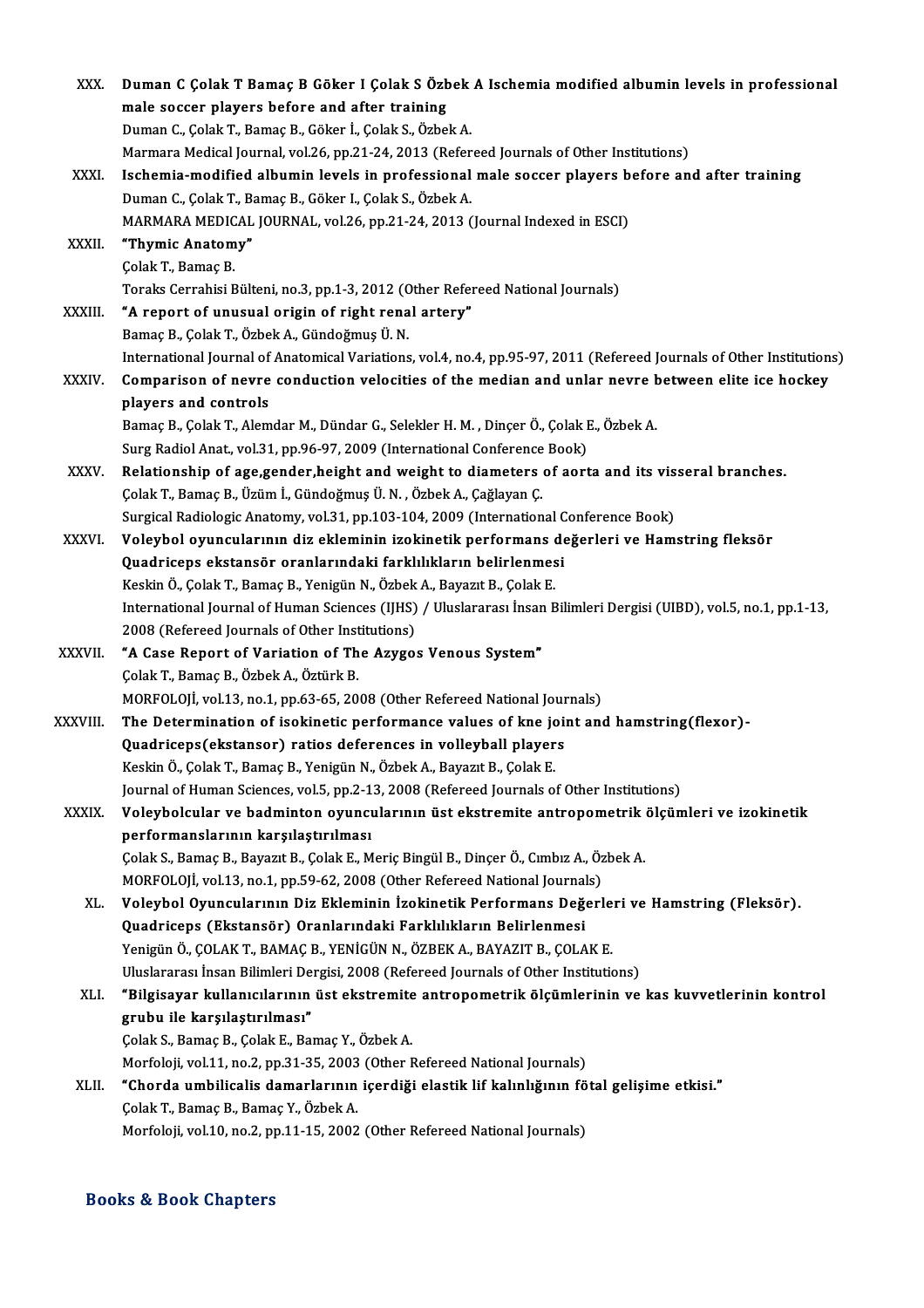- I. "Tıp Terminolojisi ve Etimolojisi" **"Tıp Terminolojisi ve Eti**n<br>Özbek A., Çolak T., Bamaç B.<br>Nobel Yayın Değitim, Ankarı **"Tıp Terminolojisi ve Etimolojis**<br>Özbek A., Çolak T., Bamaç B.<br>Nobel Yayın Dağıtım, Ankara, 2020<br>Anatami ve Alt Bölümleri: Öğre
- Özbek A., Çolak T., Bamaç B.<br>Nobel Yayın Dağıtım, Ankara, 2020<br>II. Anatomi ve Alt Bölümleri: Öğrenim Yöntemleri<br>Celak T. Bamaç B. Tekin Orba A. Nobel Yayın Dağıtım, Ankara, 20<mark>2</mark><br>**Anatomi ve Alt Bölümleri: Öğ**<br>Çolak T., Bamaç B., Tekin Orha A.<br>in: Dis Hekimliği için Anatomi'nin Anatomi ve Alt Bölümleri: Öğrenim Yöntemleri<br>Çolak T., Bamaç B., Tekin Orha A.<br>in: Diş Hekimliği için Anatomi'nin Temelleri, Prof.Dr.Okan Bilge,Prof.Dr.Yiğit Uyanıkgil,Doç.Dr.Burak<br>Bilosanoğlu Doş Dr Sarvat Çolik Editor, İ Çolak T., Bamaç B., Tekin Orha A.<br>in: Diş Hekimliği için Anatomi'nin Temelleri, Prof.Dr.Okan Bilge,Prof.Dr.Yiğit Uyanıkgil,Doç<br>Bilecenoğlu,Doç.Dr.Servet Çelik, Editor, İstanbul Tıp Kitabevleri, İstanbul, pp.14-19, 2019<br>Ana Bilecenoğlu, Doç.Dr.Servet Çelik, Editor, İstanbul Tıp Kitabevleri, İstanbul, pp.14-19, 2019

## III. Anatomi ve Alt Bölümleri: Öğrenim Yöntemleri<br>Colak T., Bamac B., Tekin Orha A.

Anatomi ve Alt Bölümleri: Öğrenim Yöntemleri<br>Çolak T., Bamaç B., Tekin Orha A.<br>in: Diş hekimliği için Anatomi'nin Temelleri, Prof. Dr. Okan Bilge,Prof. Dr. Yiğit Uyanıkgil,Doç. dr. Burak<br>Bilgeanoğlu Doç.Dr. Servet Çolik, E Çolak T., Bamaç B., Tekin Orha A.<br>in: Diş hekimliği için Anatomi'nin Temelleri, Prof. Dr. Okan Bilge,Prof. Dr. Yiğit Uyanıkgil,Doç. dr.<br>Bilecenoğlu,Doç. Dr. Servet Çelik, Editor, İstanbul Medikal Yayıncılık, İstanbul, pp.1 Bilecenoğlu, Doç. Dr. Servet Çelik, Editor, İstanbul Medikal Yayıncılık, İstanbul, pp.1-1156, 2019

## IV. Anatomi ve Alt Bölümleri

Anatomi ve Alt Bölümleri<br>ÇOLAK T., BAMAÇ B., TEKİN ORHA A.<br>in: Diş Hekimliği İçin Anatomi'nin temelleri, Prof. Dr. Okan Bilge, Prof Dr. Yiğit Uyanıkgil, Doç dr. Burak Bilecenoğlu,<br>Doç dr. Sawıst Çolik Editor, İstanbul Tın ÇOLAK T., BAMAÇ B., TEKİN ORHA A.<br>in: Diş Hekimliği İçin Anatomi'nin temelleri, Prof. Dr. Okan Bilge, Prof Dr. Yiğit L<br>Doç. dr. Servet Çelik, Editor, İstanbul Tıp Kitap Evleri, İstanbul, pp.14-19, 2019<br>Bunun ve Bunun Boslu Doc. dr. Servet Çelik, Editor, İstanbul Tıp Kitap Evleri, İstanbul, pp.14-19, 2019

## V. Burun ve Burun Boşluğu

in: NETTER Dis Hekimleri için Baş ve Boyun Anatomisi, Prof.Dr.Mehmet Yıldırım,Prof.Dr.Hüseyin Avni Balcıoğlu, Çolak T., Bamaç B.<br>in: NETTER Diş Hekimleri için Baş ve Boyun Anatomisi, P<br>Editor, Güneş Tıp Kitabevleri, Ankara, pp.275-310, 2019<br>Bunun ve Bunun Bosluğu Editor, Güneş Tıp Kit<br>Burun ve Burun B<br>ÇOLAK T., BAMAÇ B.<br>in: NETTER Dis Hoki

## VI. Burun ve Burun Boşluğu

in: NETTER Diş Hekimleri için Baş ve Boyun Anatomisi, Prof.Dr.Mehmet Yıldırım, Prof.Dr.Hüseyin Avni Balcıoğlu, Editor, Güneş Tıp Kitabevleri, İstanbul, pp.275-310, 2019 in: NETTER Diş Hekimleri için Baş ve Boyun Anatomisi, Pro<br>Editor, Güneş Tıp Kitabevleri, İstanbul, pp.275-310, 2019<br>VII. Diz ekleminin fonksiyonel anatomi ve biyomekaniği<br>PAMAC P

# Editor, Gül<br>Diz eklem<br>BAMAÇ B.<br>in: Diz Yor

BAMAÇ B.<br>in: Diz Yaralanmalarında Rehabilitasyon, , Editor, Hipokrat Kitabevi, Ankara, pp.3-30, 2016

### Refereed Congress / Symposium Publications in Proceedings

I. "COVID-19 PANDEMİSİ SÜRECİNDE ZORUNLU OLARAK TIP FAKÜLTESİ ÖĞRENCİLERİNE UZAKTAN EĞÜ ƏSHRESIS") OJ HIPOSIUM TUBHCULISINI HITTƏSSƏNINGSI<br>"COVID-19 PANDEMİSİ SÜRECİNDE ZORUNLU OLARAK TIP FAKÜLTESİ ÖĞRENCİLERİNE UZAKTAN<br>EĞİTİM YÖNTEMİ İLE ANLATILAN ANATOMİ DERSLERİNİN VERİMLİLİĞİNİN DEĞERLENDİRİLMESİ" "COVID-19 PANDEMISI SÜRECINDE ZORUNLU<br>EĞİTİM YÖNTEMI İLE ANLATILAN ANATOMI I<br>Tekin Orha A., Kaçar H., Öz G. G. , Çolak T., Bamaç B.<br>Eth International Medical and Health Sciences Besse EĞİTİM YÖNTEMİ İLE ANLATILAN ANATOMİ DERSLERİNİN VERİMLİLİĞİNİN DEĞERLENDİRİLMESİ"<br>Tekin Orha A., Kaçar H., Öz G. G. , Çolak T., Bamaç B.<br>5th International Medical and Health Sciences Research Congress, Ankara, Turkey, 12

- Tekin Orha A., Kaçar H., Öz G. G. , Çolak T., Bamaç B.<br>5th International Medical and Health Sciences Research Congress, Ankara, Turkey, 12 13 December 2020, pp.1-3<br>11. "Covid-19 pandemisi sürecinde Diş Hekimliği Fakü 5th International Medical and Health Sciences Research Congress, Ankara, Turkey, 12 - 13 December 2020<br>"Covid-19 pandemisi sürecinde Diş Hekimliği Fakültesi öğrencilerine zorunlu olarak Uzaktan I<br>Yöntemi ile anlatılan Anat II. "Covid-19 pandemisi sürecinde Diş Hekimliği Fakültesi öğrencilerine zorunlu olarak Uzaktan Eğitim<br>Yöntemi ile anlatılan Anatomi derslerinde Kahoot! uygulama platformunun yeri(Ön Çalışma)"<br>Tekin Orha A., Çolak T., Hiçyı Yöntemi ile anlatılan Anatomi derslerinde Kahoot! uygulama platformunun yeri(Ön Çalışma)"
- Tekin Orha A., Çolak T., Hiçyılmaz Ş., Alperen Ü. B. , Sivri İ., Bamaç B.<br>Gevher Nesibe 6. Uluslararası Sağlık Bilimleri Kongresi, Ankara, Turkey, 13 15 November 2020, pp.1-3<br>"III. "Investigation of Healthy Life Percepti Gevher Nesibe 6. Uluslararası Sağlık Bilimleri Kor<br>"Investigation of Healthy Life Perception A.<br>Sivri İ., Tekin Orha A., Çolak T., Bamaç B., Çolak S.<br>International Conference On New Herizons In Ed "Investigation of Healthy Life Perception After Anatomy Laboratories in Medical Faculty Stu<br>Sivri İ., Tekin Orha A., Çolak T., Bamaç B., Çolak S.<br>International Conference On New Horizons In Education, Praha, Czech Republic International Conference On New Horizons In Education, Praha, Czech Republic, 3 - 05 July 2019, pp.3-4
- Sivri İ., Tekin Orha A., Çolak T., Bamaç B., Çolak S.<br>International Conference On New Horizons In Education, Praha, Czech Republic, 3 05 July 2019, pp.3-4<br>IV. "Metaphors about the treatment of patients with joint, neurol "Metaphors about the treatment of patients with joint, neurological and sports disorders durin<br>rehabilitation"<br>Tekin Orha A., Sivri İ., Kayabaşı E., Rende B., Çolak T., Bamaç B., Zorbozan B., Rahova G., İnan B., Talu A., e

rehabilitation"<br>Tekin Orha A., Sivri İ., Kayabaşı E., Rende B., Çolak T., Bamaç B., Zorbozan B., Rahova G., İnan B., Talu A., et<br>International Conference On New Horizons In Education, Praha, Czech Republic, 3 - 05 July 201 Tekin Orha A., Sivri İ., Kayabaşı E., Rende B., Çolak T., Bamaç B., Zorbozan B., Rahova G., İnan B., Tal<br>International Conference On New Horizons In Education, Praha, Czech Republic, 3 - 05 July 2019, p<br>V. "Evaluation Of A

- International Conference On New Horizons In Education, Praha, Czech Republic, 3 05 July 2019, pp.2-3<br>V. "Evaluation Of Attitudes Of Dentistry Students Towards Cadaver And Organ Donation"<br>TAVAS O., ÇOLAK T., BAMAÇ B., SİV TAVAS O., ÇOLAK T., BAMAÇ B., SİVRİ İ., YENER M. D., ÖRS A., TEKİN ORHA A., GÜZELORDU D., ÇOLAK S. TAVAS O., ÇOLAK T., BAMAÇ B., SİVRİ İ., YENER M. D. , ÖRS A., TEKİN ORHA A., GÜZELORDU D., ÇOLAK S.<br>INTE International Conference On New Horizons In Education, Paris, France, 18 - 20 July 2018, vol.1<br>VI. "Investigation Of
- INTE International Conference On New He<br>"Investigation Of Evaluations Of The<br>Platform About Anatomy Education"<br>Sivpi L.COLAK.T. RAMAC B. TAVAS O.A. "Investigation Of Evaluations Of The 2nd Class Students In T<br>Platform About Anatomy Education"<br>SİVRİ İ., ÇOLAK T., BAMAÇ B., TAVAS O., AKSU E., ÖZBEK A., ÇOLAK S.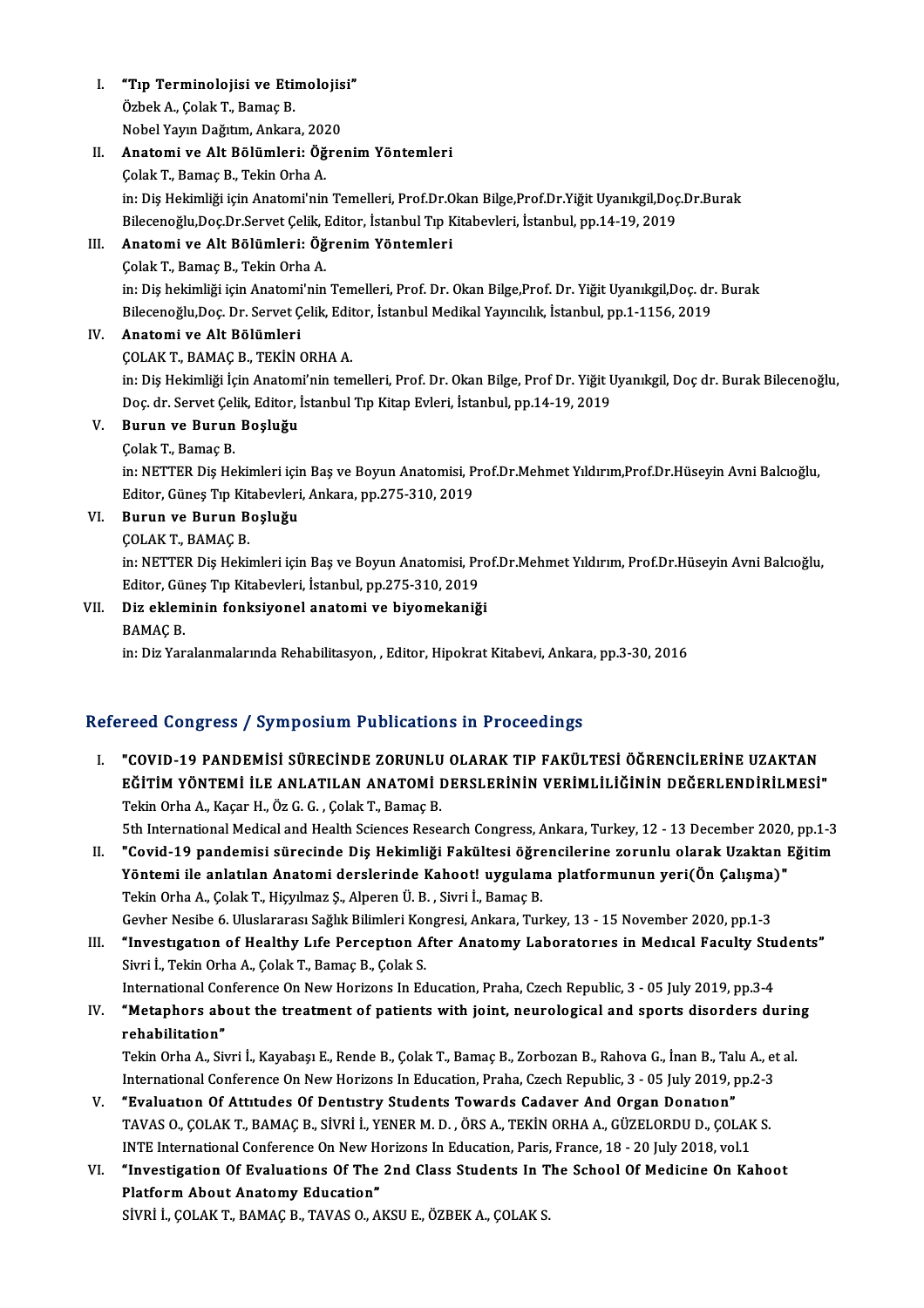INTE International Conference On New Horizons In Education, Paris, France, 18 - 20 July 2018<br>"Determination Of Knowledge Levels On Traditional And Complementary Medical Ar

VII. "Determination Of Knowledge Levels On Traditional And Complementary Medical Applications Of<br>Medical Students" **INTE International C**<br>**"Determination Of**<br>Medical Students"<br>ÖPS A. PAMAC P. ST

ÖRSA.,BAMAÇB.,SİVRİ İ.,TAVASO.,AKSUE.,TAŞDEMİRR.,ÇOLAKS.,ÇOLAKT.,GÜLİZARB. INTE International Conference On New Horizons In Education, Paris, France, 18 - 20 July 2018 ÖRS A., BAMAÇ B., SİVRİ İ., TAVAS O., AKSU E., TAŞDEMİR R., ÇOLAK S., ÇOLAK T., GÜLİZAR B.<br>INTE International Conference On New Horizons In Education, Paris, France, 18 - 20 July 2018<br>VIII. "Comparison Of Healthy Life Beha

Acar D., Sivri İ., Tavas O., Çolak T., Yener M. D. , Bamaç B., Çolak S.<br>International Conference On New Horizons In Education, Paris, France, 18 - 20 July 2018 "Comparison Of Healthy Life Behavior Forms Of Undergraduate And Associate<br>Acar D., Sivri İ., Tavas O., Çolak T., Yener M. D. , Bamaç B., Çolak S.<br>International Conference On New Horizons In Education, Paris, France, 18 - 2 Acar D., Sivri İ., Tavas O., Çolak T., Yener M. D. , Bamaç B., Çolak S.<br>International Conference On New Horizons In Education, Paris, France, 18 - 20 July 2018<br>IX. "Investigation of nerve conduction velocity of tibial nerv

## International Contraction<br>"Investigation of<br>soccer players"<br>AVSUE COLAVT "Investigation of nerve conduction velocity of tibial nerve, sural nerve and consocer players"<br>soccer players"<br>AKSU E., ÇOLAK T., SELEKLER H. M. , ÇOLAK E., MÜLAYİM S., SON M., BAMAÇ B., ÇOLAK S.<br>International Sumnosium en

soccer players"<br>AKSU E., ÇOLAK T., SELEKLER H. M. , ÇOLAK E., MÜLAYİM S., SON M., BAMAÇ B., ÇOLAK S.<br>International Symposium on Morphological Sciences (ISMS), PRAG, Czech Republic, 5 - 07 July 2018

X. INVESTIGATION OF POSSIBLE OXIDATIVE DAMAGE CAUSED BY FORMALDEHYDE EXPOSURE IN THE RAT'xxS HEART AND AORTA TISSUE

Taşdemir R., Acar E., Çolak T., Hunç F., Bamaç B., Maral Kır H., Eraldemir F. C. XXVI International Symposium on Morphological Sciences (ISMS), Praha, Czech Republic, 5 - 07 July 2018, pp.1-2

- XI. "Examination of the Attention Level in the Anatomy Laboratory ExamProcess" XXVI International Symposium on Morphological Sciences (ISMS), Praha, Czech Republic, 5 - 07 Ju<br>"Examination of the Attention Level in the Anatomy Laboratory Exam Process"<br>COLAK T., TEKİN ORHA A., TAŞDEMİR R., YENER M. D. "Examination of the Attention Level in the Anatomy Laboratory Exam Process"<br>COLAK T., TEKIN ORHA A., TAŞDEMIR R., YENER M. D. , ÖRS A., ÇOLAK S., BAMAÇ B., İNALTEKİN A.<br>International Conference on Lifelong Education and Le COLAK T., TEKIN ORHA A., TAŞDEMIR R., YENER M. D. , ÖRS A., ÇOLAK S., BAMAÇ B., İNALTEKIN<br>International Conference on Lifelong Education and Leadership for All, ICLEL, Wroclaw, Poland<br>XII. Effect of the Storytelling Techni
- International Conference on Lifelong Education and Leadership for All, ICLEL, V.<br>Effect of the Storytelling Technique in the Anatomical Education of Me<br>COLAK T., TEKİN ORHA A., tavas o., AKSU E., GÜZELORDU D., SİVRİ İ., BA XII. Effect of the Storytelling Technique in the Anatomical Education of Medical Faculty<br>COLAK T., TEKIN ORHA A., tavas o., AKSU E., GÜZELORDU D., SIVRI I., BAMAC B.<br>International Conference on Lifelong Education and Leade 2018, vol.4, pp.1 International Conference on Lifelong Education and Leadership for All, ICLEL 2018, Wroclaw, I<br>2018, vol.4, pp.1<br>XIII. Effect of the Storytelling Technique in the Anatomical Education of Medical Faculty<br>COLAKT, Orba A.T., T
- 2018, vol.4, pp.1<br>Effect of the Storytelling Technique in the Anatomical Education<br>ÇOLAK T., Orha A. T. , TAVAS O., AKSU E., Guzelordu D., SİVRİ İ., BAMAÇ B.<br>4th International Conference on Lifelang Education and Leadershi 4th International Conference on Lifelong Education and Leadership for All (ICLEL), Wroclaw, Poland, 3 - 05 July<br>2018, pp.118-122 ÇOLAK T., Orha A. T., TAVAS O., AKSU E., Guzelordu D., SİVRİ İ., BAMAÇ B. 4th International Conference on Lifelong Education and Leadership for All (ICLEL), Wroclaw, Poland, 3 - 0!<br>2018, pp.118-122<br>XIV. Comparison of Kidneys Between Healthy Group and Stress Group in Terms of Cortex-Medulla<br>Thisk

## 2018, pp.11<br>Compariso<br>Thickness Comparison of Kidneys Between Healthy Group and Stress Group<br>Thickness<br>AKÇAALAN M., YENER M. D. , AÇIKGÖZ Ş., ÇOLAK T., BAMAÇ B., CENGİZ N.<br>International Meeting on Education and Bessensh in Health Sciences (IME

Thickness<br>AKÇAALAN M., YENER M. D. , AÇIKGÖZ Ş., ÇOLAK T., BAMAÇ B., CENGİZ N.<br>International Meeting on Education and Research in Health Sciences (IMER-HS), İstanbul, Turkey, 3 - 05 November<br>2017, vol.1 AKÇAALAN M., YENER M. D., AÇIKGÖZ Ş., ÇOLAK T., BAMAÇ B., CENGİZ N. International Meeting on Education and Research in Health Sciences (IMER-HS), İstanbul, Turkey, 3 - 05 November<br>2017, vol.1<br>XV. The Investigation of The Relationship Between Anthropometric Measurements and Muscle Strengths

## 2017, vol.1<br>The Investigation of The Relationship B<br>of Upper Extremity in Football Players<br>AKSUE COLAKT CÜZELOPDUD, VENED M The Investigation of The Relationship Between Anthropometric Measure<br>of Upper Extremity in Football Players<br>AKSU E., ÇOLAK T., GÜZELORDU D., YENER M. D. , ÇOLAK S., BAMAÇ B., ÇOLAK E.<br>9 International Physical Education Tea

of Upper Extremity in Football Players<br>AKSU E., ÇOLAK T., GÜZELORDU D., YENER M. D. , ÇOLAK S., BAMAÇ B., ÇOLAK E.<br>9.International Physical Education Teachers and Sports Instructors Congress, Antalya, Turkey, 19 - 22 Octob AKSU<br>9.Inter<br>2017<br>Surve 9.International Physical Education Teachers and Sports Instructors Congress, Antalya, Turkey, 19 - 22 October<br>2017<br>XVI. Survey of medical students of Kocaeli University to assess their knowledge and attitudes to anatomy<br>di

2017<br>Survey of medical students of Kocaeli<br>dissection, brain death and donation<br>RAMAC R. VENER M. D., COLAK T. TASDE Survey of medical students of Kocaeli University to assess their knowledge and attitudes<br>dissection, brain death and donation<br>BAMAÇ B., YENER M. D. , ÇOLAK T., TAŞDEMİR R., AKSU E., GÜZELORDU D., SİVRİ İ., ÖRS A., ÇOLAK S. dissection, brain death and donation<br>BAMAÇ B., YENER M. D., ÇOLAK T., TAŞDEMİR R., AKSU E., GÜZELORDU D., SİVRİ İ., ÖRS A., ÇOLAK S.

- BAMAÇ B., YENER M. D. , ÇOLAK T., TAŞDEMİR R., AKSU E., GÜZELORDU D., SİVRİ İ., ÖRS A., ÇOLAK S.<br>18.Ulusal Anatomi Kongresi, Bolu, Turkey, 25 27 September 2017<br>XVII. Kocaeli Üniversitesi Tıp Fakültesi Öğrencilerinin Diss 18.Ulusal Anatomi Kongresi, Bolu, Turkey, 25 - 27 September 2017<br>Kocaeli Üniversitesi Tıp Fakültesi Öğrencilerinin Disseksiyo<br>Konusundaki Bilgi ve Tutumlarının Değerlendirilmesi Kocaeli Üniversitesi Tıp Fakültesi Öğrencilerinin Disseksiyon, Beyin Ölümü ve Organ Bağ<br>Konusundaki Bilgi ve Tutumlarının Değerlendirilmesi<br>BAMAÇ B., YENER M. D. , ÇOLAK T., TAŞDEMİR R., AKSU E., GÜZELORDU D., SİVRİ İ., ÖR BAMAÇ B., YENER M. D., ÇOLAK T., TAŞDEMİR R., AKSU E., GÜZELORDU D., SİVRİ İ., ÖRS A., ÇOLAK S.<br>18.Ulusal Anatomi Kongresi, Bolu, Turkey, 25 - 27 September 2017, vol.1
- XVIII. Ratlarda Formaldehit İnhalasyonunun Myeloperoksidaz ve Hidroksiprolin Düzeyleri Üzerine Etkisi 18.Ulusal Anatomi Kongresi, Bolu, Turkey, 25 - 27 September 2017, vol.1<br>Ratlarda Formaldehit İnhalasyonunun Myeloperoksidaz ve Hidroksiprolin Düzeyl<br>TAŞDEMİR R., ACAR E., ÇOLAK T., YENER M. D. , ERALDEMİR F. C. , MARAL KIR Ratlarda Formaldehit İnhalasyonunun Myeloperoksidaz ve 1<br>TAŞDEMİR R., ACAR E., ÇOLAK T., YENER M. D. , ERALDEMİR F. C. , M<br>18. ULUSAL ANATOMİ KONGRESİ, Turkey, 25 - 27 September 2017<br>Patlarda Formaldabit İnhalasyonunun Pan TAŞDEMİR R., ACAR E., ÇOLAK T., YENER M. D., ERALDEMİR F. C., MARAL KIR H<br>18. ULUSAL ANATOMİ KONGRESİ, Turkey, 25 - 27 September 2017<br>XIX. Ratlarda Formaldehit İnhalasyonunun Pankreas Dokusu Üzerine Etkisi
- 18. ULUSAL ANATOMİ KONGRESİ, Turkey, 25 27 September 2017<br>Ratlarda Formaldehit İnhalasyonunun Pankreas Dokusu Üzerine Etkisi<br>AKSU E., ACAR E., ÇOLAK T., TAŞDEMİR R., MARAL KIR H., ERALDEMİR F. C. , GÜZELORDU D., SİVRİ İ. 18.ULUSALANATOMİKONGRESİ,Turkey,25 -27 September 2017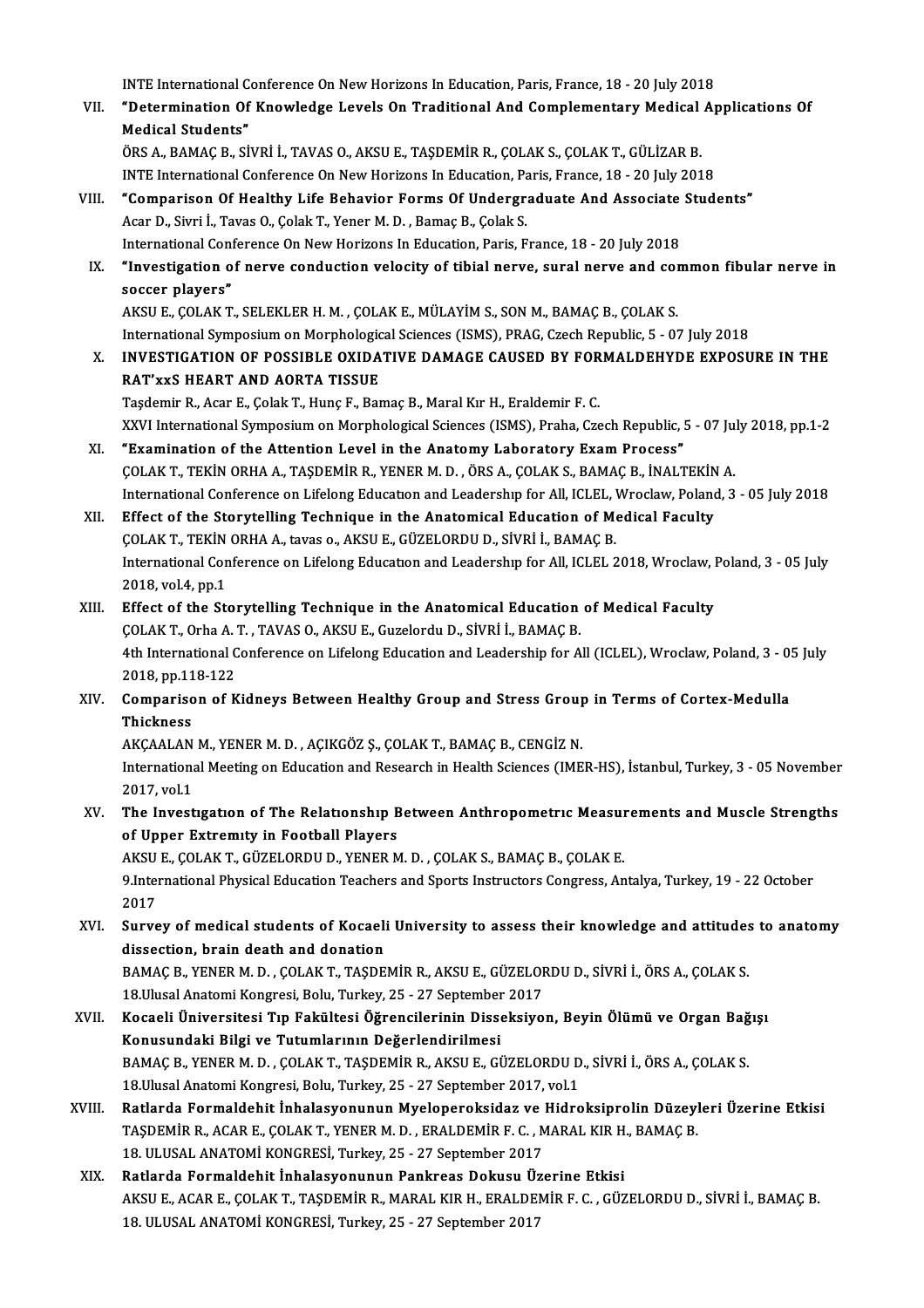| XX.     | An Investigation of the Ergonomic Approach to Sportsmen and Musculoskeletal System Related<br>Complaint.                                                                                                     |
|---------|--------------------------------------------------------------------------------------------------------------------------------------------------------------------------------------------------------------|
|         | Çolak S., Yener M. D., Çolak T., Bamaç B., Çolak E., Son M.                                                                                                                                                  |
|         | 3rd. International Conference on Lifelong Education and Leadership(ICLEL2017, Porto, Portugal, 12 - 14<br>September 2017, pp 1-2                                                                             |
| XXI.    | The evaluation of attitudes of nursing students about cadaver and organ donation                                                                                                                             |
|         | AKSU E., YENER M. D., ÇOLAK T., TAŞDEMİR R., BAMAÇ B., ÇOLAK S., GÜZELORDU D., SİVRİ İ., ÖRS A.                                                                                                              |
|         | (INTE 2017) International Conference On New Horizons In Education, Berlin, Germany, 17 - 19 July 2017, vol.1                                                                                                 |
| XXII.   | The effect of publishing anatomy laboratory videos online on success of the students at school of                                                                                                            |
|         | medicine                                                                                                                                                                                                     |
|         | SİVRİ İ., ÇOLAK T., YENER M. D., GÜZELORDU D., AKSU E., TAŞDEMİR R., BAMAÇ B., ÖRS A., ÇOLAK S.                                                                                                              |
|         | International Conference On New Horizons In Education, Berlin, Germany, 17 - 19 July 2017, vol.1                                                                                                             |
| XXIII.  | Determlining the relationship between anthropometric, physical and muscle strength parametres of                                                                                                             |
|         | the amateur boxing athletes.                                                                                                                                                                                 |
|         | ÖRS A., ÇOLAK T., bal e., ÇOLAK S., SİVRİ İ., TAŞDEMİR R., YENER M. D. , GÜZELORDU D., AKSU E., BAMAÇ B.                                                                                                     |
|         | 45th Annual Conference of the Anatomical Society of Southern Africa (ASSA), Cape-Town, South Africa, 23 - 26                                                                                                 |
|         | April 2017                                                                                                                                                                                                   |
| XXIV.   | "Büro çalışanlarında ergonomik yaklaşım ve buna bağlı oluşan kas-iskelet sitemi rahatsızlıklarının<br>araștırılması"                                                                                         |
|         | Çolak S., Güzelordu D., Çolak T., Bamaç B., Sivri İ., Çolak E., Örs A.                                                                                                                                       |
|         | 2nd World Congress on Lifelong Education, Antalya, Turkey, 14 - 15 April 2017, vol.1, pp.1-2                                                                                                                 |
| XXV.    | Exploring the anatomy self efficacy beliefs of the students of biomedical device technology program                                                                                                          |
|         | Çolak T., Sivri İ., Yener M. D., Güzelordu D., Taşdemir R., Aksu E., Bamaç B., Çolak S.                                                                                                                      |
|         | INTE 2016 International Conference On New Horizons In Education, Vienna, Austria, 13 - 15 July 2016, pp.1-2                                                                                                  |
| XXVI.   | The relationship between statistic self efficacy scores demografic characteristics and education level                                                                                                       |
|         | of post graduate students masters PhD degree                                                                                                                                                                 |
|         | Çolak S., Güzelordu D., Bamaç B., Çolak T., Sivri İ., Çolak E., Taşdemir R., Orha Tekin A.                                                                                                                   |
|         | International Conference On New Horizons In Education INTE, Vienna, Austria, 13 - 15 July 2016, pp.1-2                                                                                                       |
| XXVII.  | The relationship between statistic self efficacy scores demografic characteristics and education level                                                                                                       |
|         | of post graduate students masters PhD degree                                                                                                                                                                 |
|         | ÇOLAK S., GÜZELORDU D., ÇOLAK T., BAMAÇ B., SİVRİ İ., ÇOLAK E., AKSU E., TAŞDEMİR R., ORHA TEKİN A., SON M.                                                                                                  |
| XXVIII. | INTE 2016 International Conference On New Horizons In Education, VİYANA, Austria, 13 - 15 July 2016<br>Relationship between statistic self efficacy scores demografic characteristics and education level of |
|         | post graduate students masters PhD degree                                                                                                                                                                    |
|         | ÇOLAK S., GÜZELORDU D., ÇOLAK T., BAMAÇ B., SİVRİ İ., ÇOLAK E., AKSU E., Orha Tekin A., SON M.                                                                                                               |
|         | INTE 2016 International Conference On New Horizons In Education, Viyana, Austria, 13 - 15 July 2016                                                                                                          |
| XXIX.   | Exploring the anatomy self efficacy beliefs of the students of biomedical device technology program                                                                                                          |
|         | Çolak T., Sivri İ., Yener M. D., Güzelordu D., Taşdemir R., Aksu E., Bamaç B., Çolak S.                                                                                                                      |
|         | International Conference On New Horizons In Education, INTE, Vienna, Austria, 13 - 15 July 2016, pp.3-4                                                                                                      |
| XXX.    | Hemşirelik öğrencilerinin anatomi dersi öz yeterlilik inanç düzeylerinin belirlenmesi                                                                                                                        |
|         | TAŞDEMİR R., SİVRİ İ., GÜZELORDU D., YENER M. D. , AKSU E., ÇOLAK S., BAMAÇ B., ÇOLAK T.                                                                                                                     |
|         | International Congresses on Education ERPA 2016, Bosnia And Herzegovina, 2 - 05 June 2016                                                                                                                    |
| XXXI.   | Hemşirelik öğrencilerinin anatomi dersi öz yeterlilik inanç düzeylerinin belirlenmesi Sarajevo Bosnia                                                                                                        |
|         | and Herzegovina 2 5 June 2016                                                                                                                                                                                |
|         | Taşdemir R., Sivri İ., Güzelordu D., Yener M. D. , Aksu E., Çolak S., Bamaç B., Çolak T.                                                                                                                     |
|         | International Congresses on Education ERPA 2016, Sarajevo, Bosnia And Herzegovina, 2 - 05 June 2016, pp.1-2                                                                                                  |
| XXXII.  | Determination of nursing students' self-efficacy belief levels in anatomy lectures<br>TAŞDEMİR R., SİVRİ İ., Guzelordu D., Yener M. D. , AKSU E., ÇOLAK S., BAMAÇ B., ÇOLAK T.                               |
|         | ERPA International Congresses on Education (ERPA), Sarajevo, Bosnia And Herzegovina, 2 - 04 June 2016, vol.31                                                                                                |
| XXXIII. | The postgraduate students' (masters, PhD) metaphors about education of statistic                                                                                                                             |
|         | ÇOLAK S., Yener M. D., ÇOLAK E., TAŞDEMİR R., ÇOLAK T., BAMAÇ B., SON M.                                                                                                                                     |
|         |                                                                                                                                                                                                              |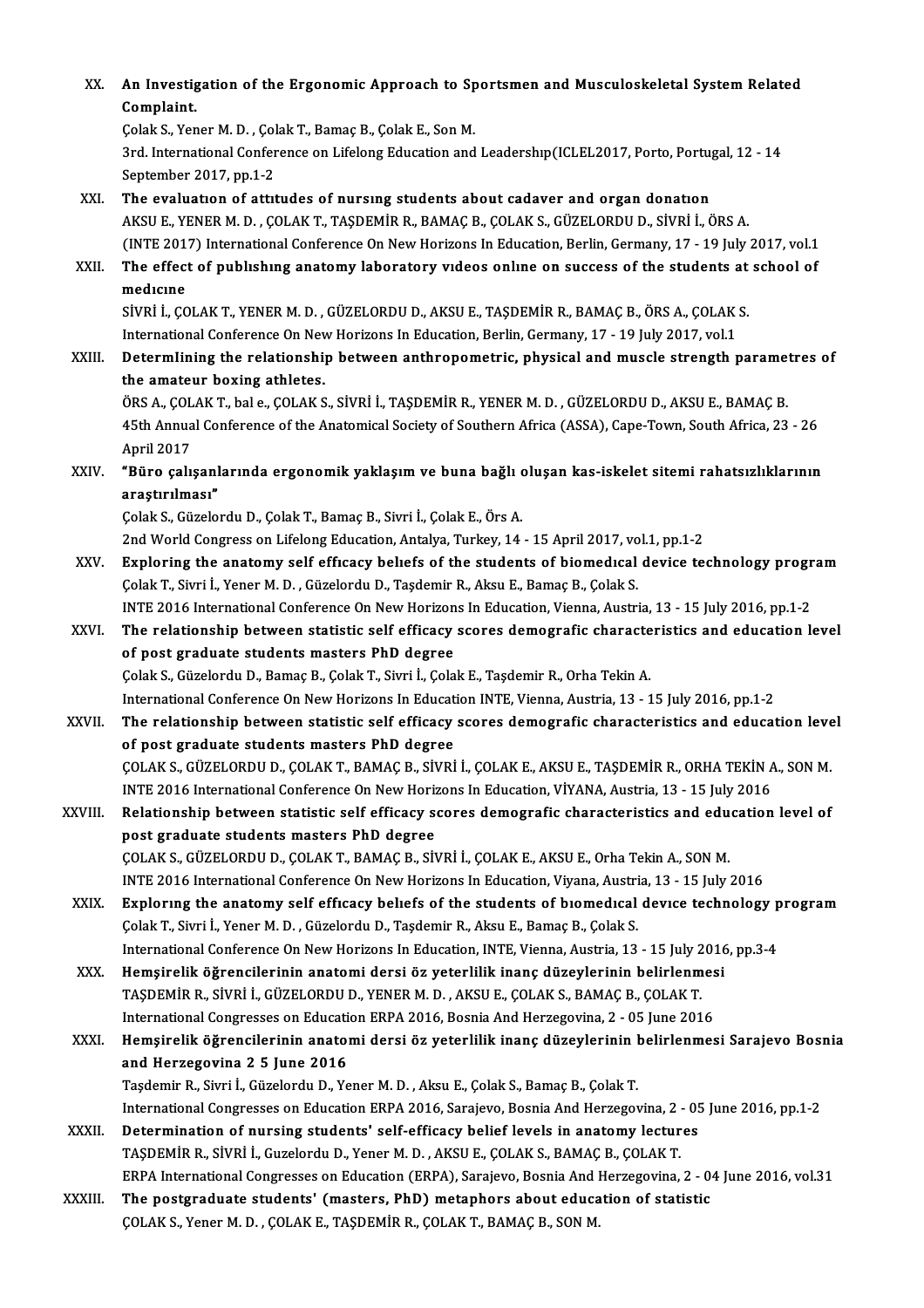ERPA International Congresses on Education (ERPA), Sarajevo, Bosnia And Herzegovina, 2 - 04 June 2016, vol.31<br>Metaphors about computer advestion of finst year nunsing students ERPA International Congresses on Education (ERPA), Sarajevo, Bosnia And H<br>XXXIV. Metaphors about computer education of first year nursing students<br>COLAKS, Curelardy D. Vaner M. D. TASDEMIR R. Topel A. BAMAC B. COLA ERPA International Congresses on Education (ERPA), Sarajevo, Bosnia And Herze<br>Metaphors about computer education of first year nursing students<br>ÇOLAK S., Guzelordu D., Yener M. D. , TAŞDEMİR R., Topal A., BAMAÇ B., ÇOLAK T Metaphors about computer education of first year nursing students<br>COLAK S., Guzelordu D., Yener M. D. , TAŞDEMİR R., Topal A., BAMAÇ B., COLAK T.<br>ERPA International Congresses on Education (ERPA), Athens, Greece, 4 - 07 Ju COLAK S., Guzelordu D., Yener M. D. , TAŞDEMİR R., Topal A., BAMAÇ B., COLAK T.<br>ERPA International Congresses on Education (ERPA), Athens, Greece, 4 - 07 June 2015, vol.26<br>XXXV. Effect of Surgical and Natural Menopause on ERPA International Congresses on Education (ERPA), Athen:<br>Effect of Surgical and Natural Menopause on Proxima<br>Sertel Meyvacı S., Bamaç B., Duran B., Çolak T., Memişoğlu K.<br>110th Annual Meeting (21. Arheitsagung Der Anatomi Effect of Surgical and Natural Menopause on Proximal Femur Morphometry in Obese Women<br>Sertel Meyvacı S., Bamaç B., Duran B., Çolak T., Memişoğlu K.<br>110th Annual Meeting/ 31. Arbeitsagung Der Anatomischen Gesellschaft, Würz Sertel Meyva<br>110th Annual<br>2015, pp.1-2<br>The Comnar 110th Annual Meeting/ 31. Arbeitsagung Der Anatomischen Gesellschaft, Würzburg, Germany, 23 - 25 Sep<br>2015, pp.1-2<br>XXXVI. The Comparison Of Self Efficacy Beliefs Of Anatomy Between The First And The Second Class 2015, pp.1-2<br>The Comparison Of Self Eff<br>Students In Medical School<br>TASDEMIP P. COLAKS. SiVPL The Comparison Of Self Efficacy Beliefs Of Anatomy Between The First And The Secondents In Medical School<br>Students In Medical School<br>TAŞDEMİR R., ÇOLAK S., SİVRİ İ., YENER M. D. , GÜZELORDU D., ÇOLAK T., BAMAÇ B., Rahova G Students In Medical School<br>TAŞDEMİR R., ÇOLAK S., SİVRİ İ., YENER M. D. , GÜZELORDU D., ÇOLAK T., BAMAÇ B., Rahova G.<br>International Conference on New Horizons in Education 2015, 10 - 12 June 2015 TAŞDEMİR R., ÇOLAK S., SİVRİ İ., YENER M. D. , GÜZELORDU D., ÇOLAK T., BAMAÇ B., Rahova G.<br>International Conference on New Horizons in Education 2015, 10 - 12 June 2015<br>XXXVII. Farklı kuvvet antrenmanlarının iki vücut geli antropometik vücut ölçümleri üzerine etkisi<br>Tevfik K., Çolak E., Yener M. D. , Çolak T., Bamaç B., Taşdemir R., Sivri İ., Güzelordu D. Farklı kuvvet antrenmanlarının iki vücut geliştirme sporcusunun izokineti<br>antropometik vücut ölçümleri üzerine etkisi<br>Tevfik K., Çolak E., Yener M. D. , Çolak T., Bamaç B., Taşdemir R., Sivri İ., Güzelordu D.<br>Uluslar arası antropometik vücut ölçümleri üzerine etkisi<br>Tevfik K., Çolak E., Yener M. D. , Çolak T., Bamaç B., Taşdemir R., Sivri İ., Güzelordu D.<br>Uluslar arası Spor Bilimleri Araştırma Kongresi, İzmir, Turkey, 10 - 13 September 2015, Tevfik K., Çolak E., Yener M. D. , Çolak T., Bamaç B., Taşdemir R., Sivri İ., Güzelordu D.<br>Uluslar arası Spor Bilimleri Araştırma Kongresi, İzmir, Turkey, 10 - 13 September 2015, pp.1-2<br>XXXVIII. Farklı kuvvet antrenmanları Uluslar arası Spor Bilimleri Araştırma Kongresi, İzm<br>Farklı kuvvet antrenmanlarının iki vücut geliş<br>antropometrik vücut ölçümleri üzerine etkisi<br>Karkasar T. COLAK E. VENER M. D. COLAK T. BAN Farklı kuvvet antrenmanlarının iki vücut geliştirme sporcusunun izokinetik kas kuvve<br>antropometrik vücut ölçümleri üzerine etkisi<br>Kerkeser T., ÇOLAK E., YENER M. D. , ÇOLAK T., BAMAÇ B., TAŞDEMİR R., SİVRİ İ., GÜZELORDU D. antropometrik vücut ölçümleri üzerine etkisi<br>Kerkeser T., ÇOLAK E., YENER M. D. , ÇOLAK T., BAMAÇ B., TAŞDEMİR R., SİVRİ İ., GÜ<br>ULUSLARARASI SPOR BİLİMLERİ ARAŞTIRMA KONGRESİ, 10 - 13 September 2015<br>Fyalustian of the media Kerkeser T., ÇOLAK E., YENER M. D., ÇOLAK T., BAMAÇ B., TAŞDEMİR R., SİVRİ<br>ULUSLARARASI SPOR BİLİMLERİ ARAŞTIRMA KONGRESİ, 10 - 13 September<br>XXXIX. Evaluation of the median sacral artery in 30 postmortem specimens<br>Bamaç B. ULUSLARARASI SPOR BİLİMLERİ ARAŞTIRMA KONGRESİ, 1<br>Evaluation of the median sacral artery in 30 postmo<br>Bamaç B., Çolak T., Ceylan F. S. , Kurnaz S., Gündoğmuş Ü. N.<br>110th Annual Meeting ( 31 Arbeitsagung Der Anatomischen Evaluation of the median sacral artery in 30 postmortem specimens<br>Bamaç B., Çolak T., Ceylan F. S. , Kurnaz S., Gündoğmuş Ü. N.<br>110th Annual Meeting/ 31. Arbeitsagung Der Anatomischen Gesellschaft, Würzburg, Germany, 23 - Bamaç B., Çol<br>110th Annual<br>2015, pp.1-2<br>The comnar 110th Annual Meeting/ 31. Arbeitsagung Der Anatomischen Gesellschaft, Würzburg, Germany, 23 - 25 September<br>2015, pp.1-2<br>XL. The comparison of Self Efficacy Beliefs of Anatomy between the first and the second class students 2015, pp.1-2<br>The comparison o<br>in medical school<br>Taadamir B. Calak S The comparison of Self Efficacy Beliefs of Anatomy between the f<br>in medical school<br>Taşdemir R., Çolak S., Sivri İ., Yener M.D. , Güzelordu D., Çolak T., Bamaç B.<br>International Conference On New Herizons In Education, Barce in medical school<br>Taşdemir R., Çolak S., Sivri İ., Yener M. D. , Güzelordu D., Çolak T., Bamaç B.<br>International Conference On New Horizons In Education, Barcelona, Spain, 10 - 12 June 2015, pp.1-2 Taşdemir R., Çolak S., Sivri İ., Yener M. D., Güzelordu D., Çolak T., Bamaç B.<br>International Conference On New Horizons In Education, Barcelona, Spain, 10 -<br>XLI. Metaphors about Computer Education of First Class Nursing St International Conference On New Horizons In Education, Barcelona, Spain, 10 - 12 J<br>Metaphors about Computer Education of First Class Nursing Students<br>Çolak S., Güzelordu D., Yener M. D. , Taşdemir R., Deveci Topal A., Bama Metaphors about Computer Education of First Class Nursing Students<br>Colak S., Güzelordu D., Yener M. D. , Taşdemir R., Deveci Topal A., Bamaç B., Çolak T.<br>ERPA International Congresses on Education, Athens, Greece, 3 - 07 J Colak S., Güzelordu D., Yener M. D. , Taşdemir R., Deveci Topal A., Bamaç B., Colak T.<br>ERPA International Congresses on Education, Athens, Greece, 3 - 07 June 2015, pp.1-2<br>XLII. Effect of age and gender on the eye and orbi Effect of age and gender on the eye and orbit Anthropometry International Congress of Anthropological Science, Ankara, Turkey, 9 - 11 April 2015, pp.1-2 Sertel Meyvacı S., Bamaç B., Çolak T., Şengöz A.<br>International Congress of Anthropological Science, Ankara, Turkey, 9 - 11 April 2015, pp.1-2<br>XLIII. Before and after the committee of anatomy students of medicine s metaphor Internation<br>Before and<br>education<br>Teademin P Before and after the committee of anatomy students of<br>education<br>Taşdemir R., Çolak T., Bamaç B., Yener M. D. , Aksu E., Özbek A.<br>ANATOMİ CÜNI EPİ Caziantan Turkay 26 - 28 February 2015 education<br>Taşdemir R., Çolak T., Bamaç B., Yener M. D. , Aksu E., Özbek A.<br>ANATOMİ GÜNLERİ, Gaziantep, Turkey, 26 - 28 February 2015, pp.1-2<br>The effect of surnlus lumbal vertebree te statis and dynamis e Taşdemir R., Çolak T., Bamaç B., Yener M. D. , Aksu E., Özbek A.<br>ANATOMI GÜNLERI, Gaziantep, Turkey, 26 - 28 February 2015, pp.1-2<br>XLIV. The effect of surplus lumbal vertebrae to static and dynamic of vertebtal column<br> ANATOMİ GÜNLERİ, Gaziantep, Turkey, 26 - 28 February 2015, pp.1-2<br>The effect of surplus lumbal vertebrae to static and dynamic c<br>Taşdemir R., Aksu E., Sertel Meyvacı S., Yener M.D. , Çolak T., Bamaç B.<br>109 Annual Mesting A The effect of surplus lumbal vertebrae to static and dynamic of vertebtal column<br>Taşdemir R., Aksu E., Sertel Meyvacı S., Yener M. D. , Çolak T., Bamaç B.<br>109. Annual Meeting Anatomische Gesellschaft, Salzburg, Austria, Sa  $Tz$ <br>1(<br>2<br>T<sup>1</sup> 109. Annual Meeting Anatomische Gesellschaft, Salzburg, Austria, Salzburg, Austria, 24 - 27 September 2014, pp.1-<br>2<br>XLV. The obese swimmers even though exercise identification of body flat parameters with the method of<br>bio 2<br>The obese swimmers even thoug<br>bioelectrical impedence analysis<br>Sertel Merres S. Colek T. Bernes B. J The obese swimmers even though exercise identifi<br>bioelectrical impedence analysis<br>Sertel Meyvacı S., Çolak T., Bamaç B., Taşdemir R., Aksu E.<br>16 Illucal Anatomi Kongresi Malatya Türkiye Malatya T bioelectrical impedence analysis<br>Sertel Meyvacı S., Çolak T., Bamaç B., Taşdemir R., Aksu E.<br>16. Ulusal Anatomi Kongresi, Malatya, Türkiye, Malatya, Turkey, 11 - 14 September 2014, pp.1-2<br>Oninione of students urbe beve tak Sertel Meyvacı S., Çolak T., Bamaç B., Taşdemir R., Aksu E.<br>16. Ulusal Anatomi Kongresi, Malatya, Türkiye, Malatya, Turkey, 11 - 14 September 2014, pp.1-2<br>XLVI. Opinions of students who have taken anatomy lesson at uni 16. Ulusal A<br>**Opinions of**<br>education<br>COLAK T **P** Opinions of students who have taken anatomy lesson at uni<br>education<br>ÇOLAK T., BAMAÇ B., ÖZBEK A., TAŞDEMİR R., AKSU E., YENER M. D.<br>INTE 25 - 27 lune 2014 education<br>ÇOLAK T., BAMAÇ B., ÖZBEK A., TAŞDEMİR R., AKSU E., YENER M. D.<br>INTE, 25 - 27 June 2014

XLVII. Opinion of Students Who have Taken Anatomy Lesson At University Regarding the Anatomy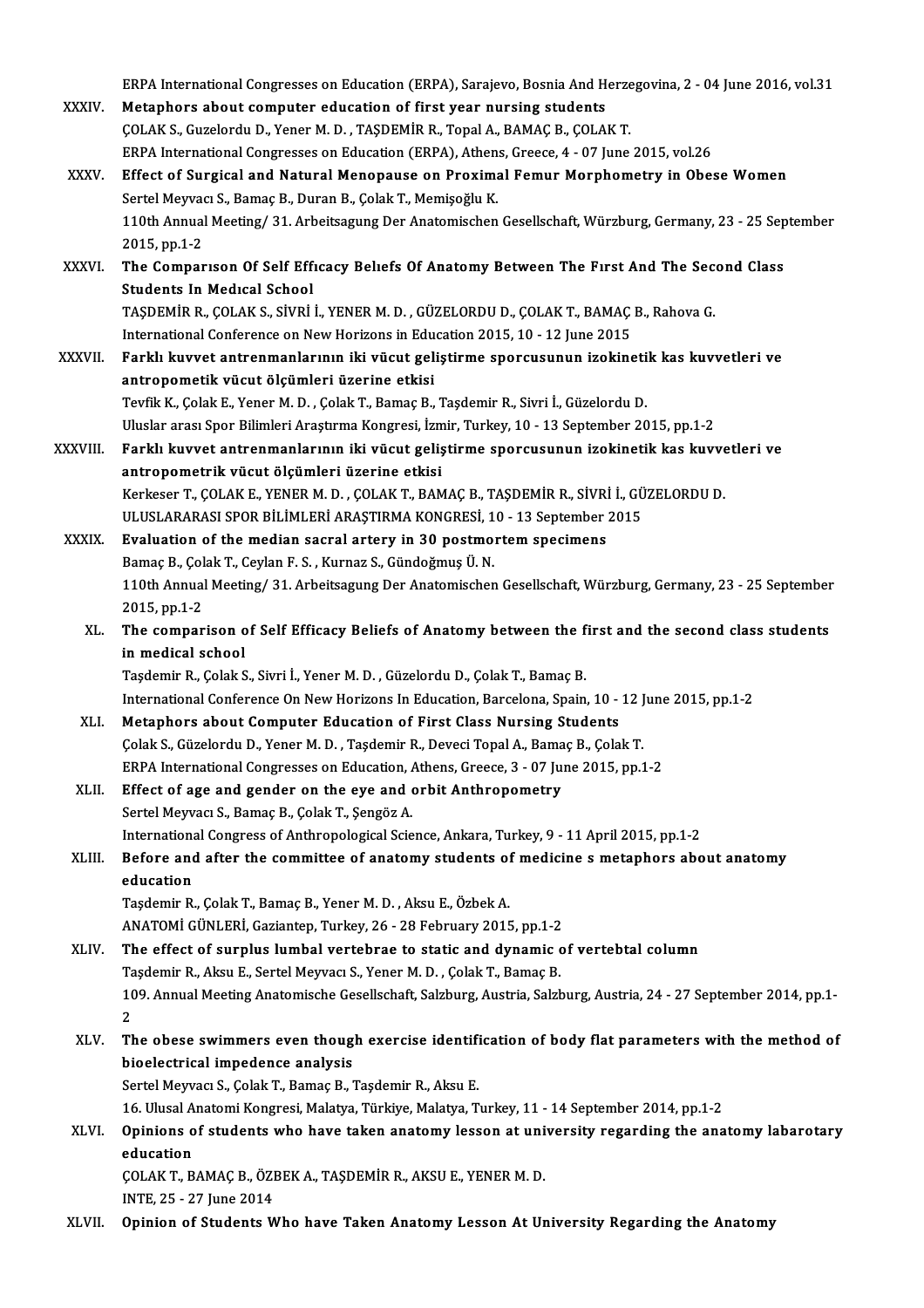Laboratory Education Üniversitede Anatomi Dersi Alan Öğrencilerin Anatomi Labarotuvarına İlişkin Laboratoi<br>Görüşleri<br><sup>Colok T. Bo</sup> Laboratory Education Üniversitede Anatomi Dersi Ala:<br>Görüşleri<br>Çolak T., Bamaç B., Özbek A., Taşdemir R., Aksu E., Yener M. D.<br>International Conference On New Herizone In Education INTI

Görüşleri<br>Çolak T., Bamaç B., Özbek A., Taşdemir R., Aksu E., Yener M. D.<br>International Conference On New Horizons In Education, INTE 2014, Paris, France, 25 - 27 June 2014, pp.1-2<br>"Neuvenbysielegisel findings of lang term Colak T., Bamaç B., Özbek A., Taşdemir R., Aksu E., Yener M. D.<br>International Conference On New Horizons In Education, INTE 2014, Paris, France, 25 - 27 June 20<br>XLVIII. "Neurophysiological findings of long term computer us

International Conference On New Horizons In Education, INTE 2014, Paris, F<br>**"Neurophysiological findings of long term computer users with mus**<br>Bamaç B., Çolak S., Dündar G., Selekler H. M. , Taşkıran M. Y. , Çolak T., Balc "Neurophysiological findings of long term computer users with musculoskeletal pain"<br>Bamaç B., Çolak S., Dündar G., Selekler H. M. , Taşkıran M. Y. , Çolak T., Balcı E.<br>4th Joint Meeting of the Bone Research Society and the Bamaç B., Çolak S., Dündar G., Selekler H. M.<br>4th Joint Meeting of the Bone Research Soci<br>Kingdom, 4 - 05 September 2013, pp.46-47<br>"Efforts of repeatedly bondung a sossei 4th Joint Meeting of the Bone Research Society and the British Orthopaedic Research Society, Oxford, United<br>Kingdom, 4 - 05 September 2013, pp.46-47<br>XLIX. "Effects of repeatedly heading a soccer ball on serum levels of two

Kingdom, 4 - 05 September 2013, pp.46-47<br>"Effects of repeatedly heading a soccer ball on seru<br>tissue bdnf and ngf in professional soccer players"<br>Pames B. Sänmer Tamer C. Colak T. Colak E. Saurek E. Di "Effects of repeatedly heading a soccer ball on serum levels of two neurot<br>tissue bdnf and ngf in professional soccer players"<br>Bamaç B., Sönmez Tamer G., Çolak T., Çolak E., Seyrek E., Duman C., Çolak S., Özbek A.<br>Eéth Ann tissue bdnf and ngf in professional soccer players"<br>Bamaç B., Sönmez Tamer G., Çolak T., Çolak E., Seyrek E., Duman C., Çolak S., Özbek A.<br>56th Annual Meeting of the German Society for Neuropathology and Neuroanatomy, Stut Bamaç B., Sönmez Tamer G., Çolak T., Çolak E., Seyrek E., Duman C., Çolak S., Özbek A. 56th Annual Meeting of the German Society for Neuropathology and Neuroanatomy, Stuttgart, Germany, 21<br>September 2011, pp.267-268<br>L. Effect of Using the Mouse on the Median, Ulnar and Radial Nerve Motor Conduction Velocitie

- September 2011, pp.267-268<br>Effect of Using the Mouse on the Median, Ulnar and Radial Nerve Mot<br>Çolak S., Bamaç B., Taşkıran M.Y. , Selekler H. M. , Dündar G., Çolak T., Özbek A.<br>Y.W.h. National Congress of Anatomy with Int Effect of Using the Mouse on the Median, Ulnar and Radial Nerve Motor Conduction Velocities<br>Çolak S., Bamaç B., Taşkıran M. Y. , Selekler H. M. , Dündar G., Çolak T., Özbek A.<br>XIIIth National Congress of Anatomy with Inter Çolak S., Bamaç B., Taşkıran M. Y. , Selekler H. M. , Dündar G., Çolak T., Özbek A.<br>XIIIth National Congress of Anatomy with International participation, Lefkoşa, Cyprus (Kktc), 28 October - 01 November 2010, pp 1-2
- LI. Evaluation of Nerves Conduction Velocities of the Median, Ulnar and Radial Nerves of Basketball<br>Players Evaluation of Nerves Conduction Velocities of the Median, Ulnar and Radial Nerves of Basket<br>Players<br>ÇOLAK T., BAMAÇ B., ÇOLAK S., BAYAZIT B., DEMİRCİ D., MERİÇ BİNGÜL B., DÜNDAR G., SELEKLER H. M. ,<br>RAHADIR T. K., ÖZREK A

Players<br>ÇOLAK T., BAMAÇ B., ÇOL.<br>BAHADIR T. K. , ÖZBEK A.<br>Anatomisebe Cesellsebeft COLAK T., BAMAC B., COLAK S., BAYAZIT B., DEMIRCI D., MERIC BINGÜL B., DÜNDAR G., SE<br>BAHADIR T. K. , ÖZBEK A.<br>Anatomische Gesellschaft 105th Annual Meeting, Hamburg, Germany, 26 - 29 March 2010<br>Study of norve transmission

## BAHADIR T. K., ÖZBEK A.<br>Anatomische Gesellschaft 105th Annual Meeting, Hamburg, Germany, 26 - 29 March 2010<br>LII. Study of nerve transmission speeds of lower extremities of ice hockey players<br>Dinger Ö. Colak T. Tackran M. V Anatomische Gesellschaft 105th Annual Meeting, Hamburg, Germany, 26 - 29 Ma<br>Study of nerve transmission speeds of lower extremities of ice hockey<br>Dinçer Ö., Çolak T., Taşkıran M. Y. , Bamaç B., Selekler H. M. , Alemdar M., Dinçer Ö., Çolak T., Taşkıran M. Y., Bamaç B., Selekler H. M., Alemdar M., Çolak S.<br>The 11th ICHPER.SD Europe Regional Congress&Exposition, Antalya, Turkey, 22 - 24 April 2009, pp.555-556 Dinçer Ö., Çolak T., Taşkıran M. Y. , Bamaç B., Selekler H. M. , Alemdar M., Çolak S.<br>The 11th ICHPER.SD Europe Regional Congress&Exposition, Antalya, Turkey, 22 - 24 April 2009, pp.555-556<br>LIII. Insertion Du Muscle Long E

## The 11th I<mark>(</mark><br>Insertion<br>Variation<br>PAMAC P Insertion Du Muscle Long Extenseur Du P<br>Variation<br>BAMAÇ B., ÇOLAK T., ÖZBEK A., TEKİN ORHA A.<br>90àme Congres De L'essegiation des Merphele Variation<br>BAMAÇ B., ÇOLAK T., ÖZBEK A., TEKİN ORHA A.<br>90ème Congres De L'association des Morphologistes, 5 - 07 June 2008<br>Jeokinetia perfermanea in alite volleyhall and besketball player

- BAMAÇ B., ÇOLAK T., ÖZBEK A., TEKİN ORHA A.<br>90ème Congres De L'association des Morphologistes, 5 07 June 2008<br>LIV. Isokinetic performance in elite volleyball and basketball players Bologna ITALY<br>BAMAÇ B., ÇOLAK T., ÖZBEK 90ème Congres De L'association des Morphologistes, 5 - 07 Ju<br>Isokinetic performance in elite volleyball and basketba<br>BAMAÇ B., ÇOLAK T., ÖZBEK A., ÇOLAK S., CİNEL Y., KESKİN Ö.<br>XIV Conference an Sperts Traumatelegy and Bab XIV Conference on Sports Traumatology and Rehabilitation, 9 - 10 April 2005
- BAMAÇ B., ÇOLAK T., ÖZBEK A., ÇOLAK S., CİNEL Y., KESKİN Ö.<br>XIV Conference on Sports Traumatology and Rehabilitation, 9 10 April 2005<br>LV. Comparison of Some Antropometric and Morphological Characteristics Between Ice Hoc XIV Conference on Sports Traumatology and Rehabilitation, 9 - 10 April 2005<br>Comparison of Some Antropometric and Morphological Characteristics Between Ice Hockey Players<br>and a Control Group in Kocaeli B10 Çolak T Gönener A Comparis<br>and a Co:<br>Y Atalı L<br>Colak T. C and a Control Group in Kocaeli B10 Çolak T Gönener A Bamaç B Sertbaş K Taşkıran Y Özbek A Bamaç<br>Y Atalı L<br>Çolak T., Gönener A., Bamaç B., Sertbaş K., Taşkıran M. Y. , Özbek A., Atalı L.

8th Annual Congress of the Europen College of Sport Science, Salzburg, Austria, 3 - 05 September 2003

Colak T., Gönener A., Bamaç B., Sertbaş K., Taşkıran M. Y., Özbek A., A.<br>8th Annual Congress of the Europen College of Sport Science, Salzbi<br>LVI. Nerve Conduction Studies of Lower Extremities in Runners<br>COLAKT PAMAC B. CÖN ÇOLAK T., BAMAÇ B., GÖNENER A., ÖZBEK A., BUDAK E. F. , BAMAÇ Y.<br>1. Joint Meeting of EACA AACA, Graz, Austria, 7 - 11 July 2003 Nerve Conduction Studies of Lower Extremities in Run<br>COLAK T., BAMAC B., GÖNENER A., ÖZBEK A., BUDAK E. F. , BA<br>1. Joint Meeting of EACA AACA, Graz, Austria, 7 - 11 July 2003<br>Comparison Of Some Antropometris and Morphologu

## COLAK T., BAMAÇ B., GÖNENER A., ÖZBEK A., BUDAK E. F. , BAMAÇ Y.<br>1. Joint Meeting of EACA AACA, Graz, Austria, 7 - 11 July 2003<br>LVII. Comparison Of Some Antropometric and Morphological Characteristics Between Ice Hockey Pl 1. Joint Meeting of EACA AACA, Growparison Of Some Antropolary<br>And Control Group In Kocaeli<br>COLAKT CÖNENER A RAMACE Comparison Of Some Antropometric and Morphological Characteristics Between Ice<br>And Control Group In Kocaeli<br>ÇOLAK T., GÖNENER A., BAMAÇ B., SERTBAŞ K., TAŞKIRAN M.Y. , ÖZBEK A., BAMAÇ Y., ATALI L.<br>8 th Annual Congress Euro And Control Group In Kocaeli<br>COLAK T., GÖNENER A., BAMAÇ B., SERTBAŞ K., TAŞKIRAN M. Y. , ÖZBEK A., BAMAÇ Y., ATALI L.

8 th Annual Congress European College Of Sport Science, Salzburg, Austria, 9 - 12 July 2003

- LVIII. Structural and functional changes of the bones in pes planus deformity<br>Bamaç B., Çolak T., Özbek A., Zeybek A., Müezzinoğlu S. XXVII. FIMS World Congress of Sports Medicine, Budapest, Hungary, 5 - 09 June 2002, pp.1-2
- Bamaç B., Çolak T., Özbek A., Zeybek A., Müezzinoğlu S.<br>XXVII. FIMS World Congress of Sports Medicine, Budapest, Hungary, 5 09 June 2002, pp.1-2<br>LIX. Effect of Long-Term Unilateral Activity in Regio Cubitalis Morphology XXVII. FIMS World Congress of Sports Medicine, Budap<br>Effect of Long-Term Unilateral Activity in Regio (<br>COLAK T., BAMAÇ B., ÖZBEK A., KOÇAK N., GÖNENER A.<br>19th International Sumnesium On Sports Medicine In Io COLAK T., BAMAÇ B., ÖZBEK A., KOÇAK N., GÖNENER A.<br>18th International Symposium On Sports Medicine In Jerusalem Between, JUDEAN, Israel, 20 - 21 March 2002